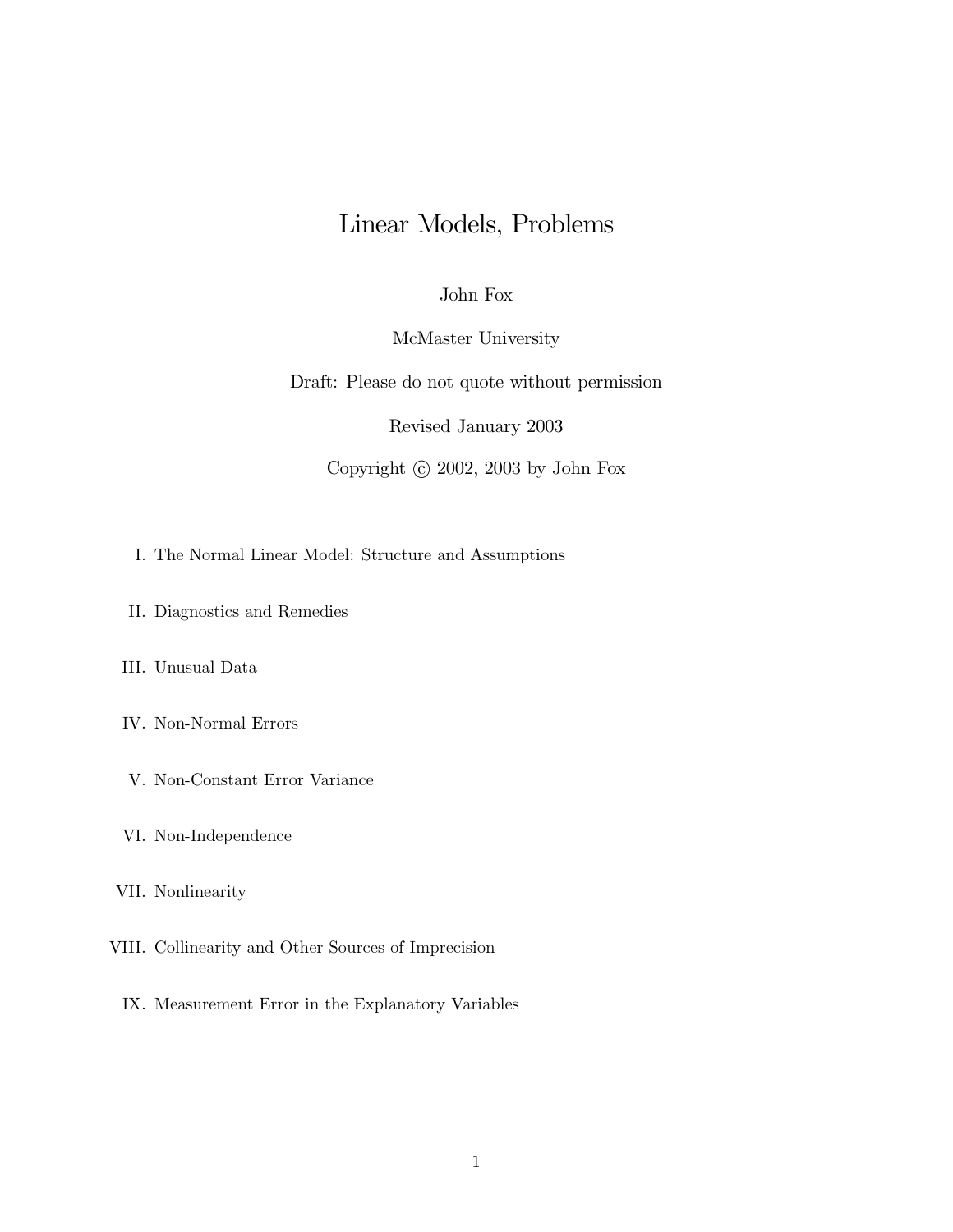# **Glossary**

added-variable plot A diagnostic graph for showing leverage and influence of observations on a regression coefficient.

Breusch-Pagan test A score test for non-constant error variance (heteroscedasticity).

collinearity (multicollinearity) Strong linear relationships among the columns of the model matrix in a linear model, reducing the precision of coefficient estimates.

component-plus-residual plot A diagnostic graph for nonlinearity, plotting partial residuals against an explanatory variable.

Durbin-Watson statistics Test statistics for serial correlation of the errors in a time-series regression.

heteroscedastic-consistent covariance matrix An estimate of the covariance matrix of the least-squares regression coefficients that is consistent even when the error variance is not constant.

high-leverage observation An observation that can exert substantial influence on the leastsquares estimates by virtue of its unusual combination of values of the explanatory variables; hat-values are measures of leverage.

influential observation An observation whose removal substantially changes the regression coefficients; dfbeta, dfbetas, and Cook's distances are measures of influence.

outlier In a linear model, a value of the response variable that is conditionally unusual given the values of the explanatory variables; studentized residuals may be used to locate outliers.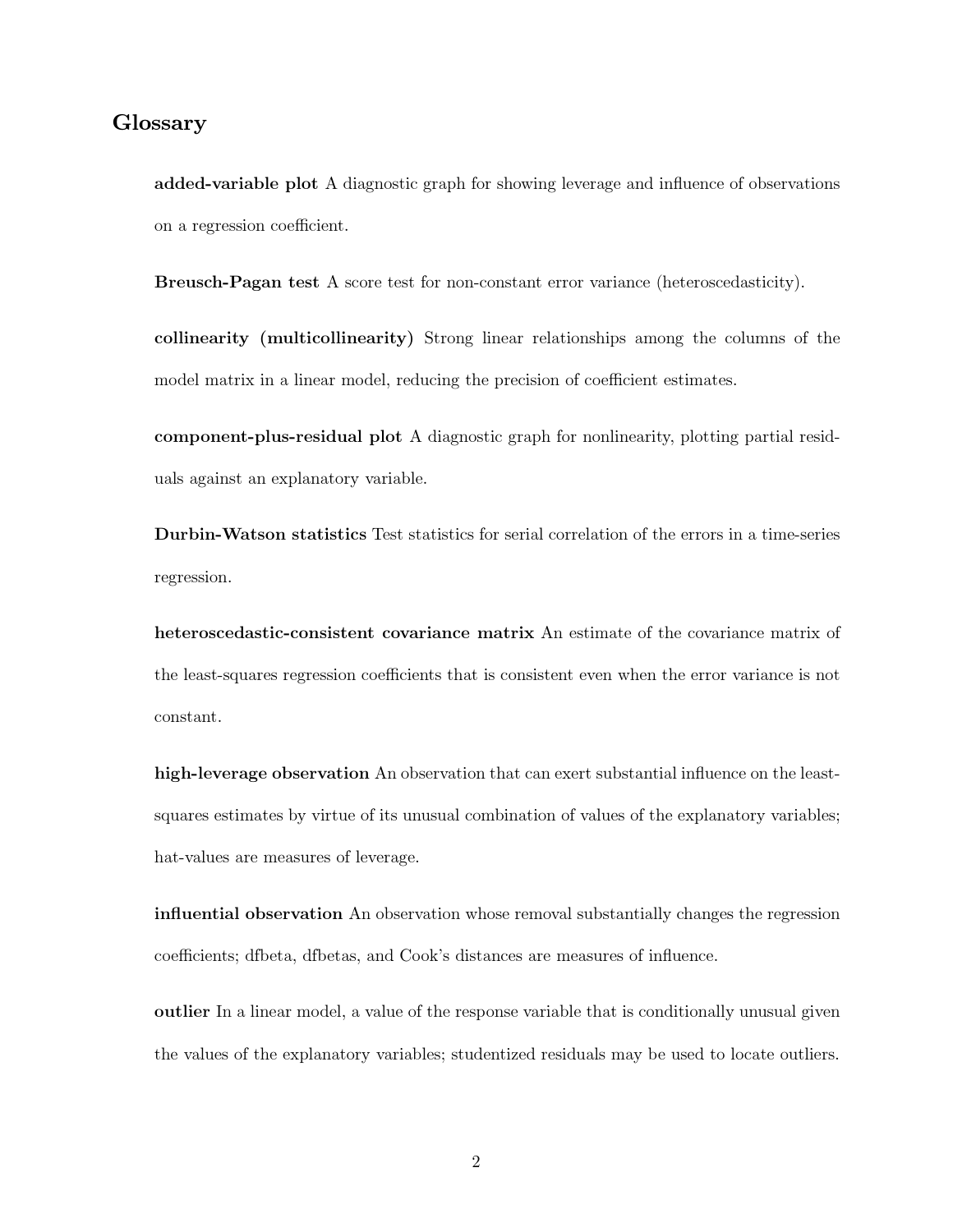variance-inflation factor (VIF) A measure of the impact of collinearity on the precision of estimation of a coefficient.

Despite its broad direct applicability, the normal linear model makes strong assumptions about the structure of the data. If these assumptions are not satisfied, data analysis based on the linear model may be suboptimal or even wholly misleading. The use of linear models in data analysis should therefore be accompanied by diagnostic techniques meant to reveal inadequacies in the model or weaknesses in the data. In favorable instances, diagnostics that reveal such problems also point toward their solution. This article deals with a number of problems that can afflict linear models and least-squares estimation: usual data, non-normal errors, non-constant error variance, nonindependent errors, nonlinear relationships, collinearity, and measurement error in the explanatory variables.

### I. The Normal Linear Model: Structure and Assumptions

Most of applied statistics is based, directly or indirectly, on the normal linear model fit by leastsquares: Linear models for simple and multiple regression, analysis of variance, and analysis of covariance (dummy regression) have broad direct application. Various extensions and generalizations of the linear model – for example, generalized linear models (logistic regression, Poisson regression, etc.), robust regression, additive regression, Cox regression for survival data, linear structural-equation models, linear models fit by generalized least squares – retain central features of the normal linear model. Finally, many kinds of statistical models are fit by adaptations of linear least squares, such as the method of iteratively reweighted least-squares (IRLS) commonly employed to fit generalized linear models. In this article, I use the terms "linear model" and "regression" more or less interchangeably.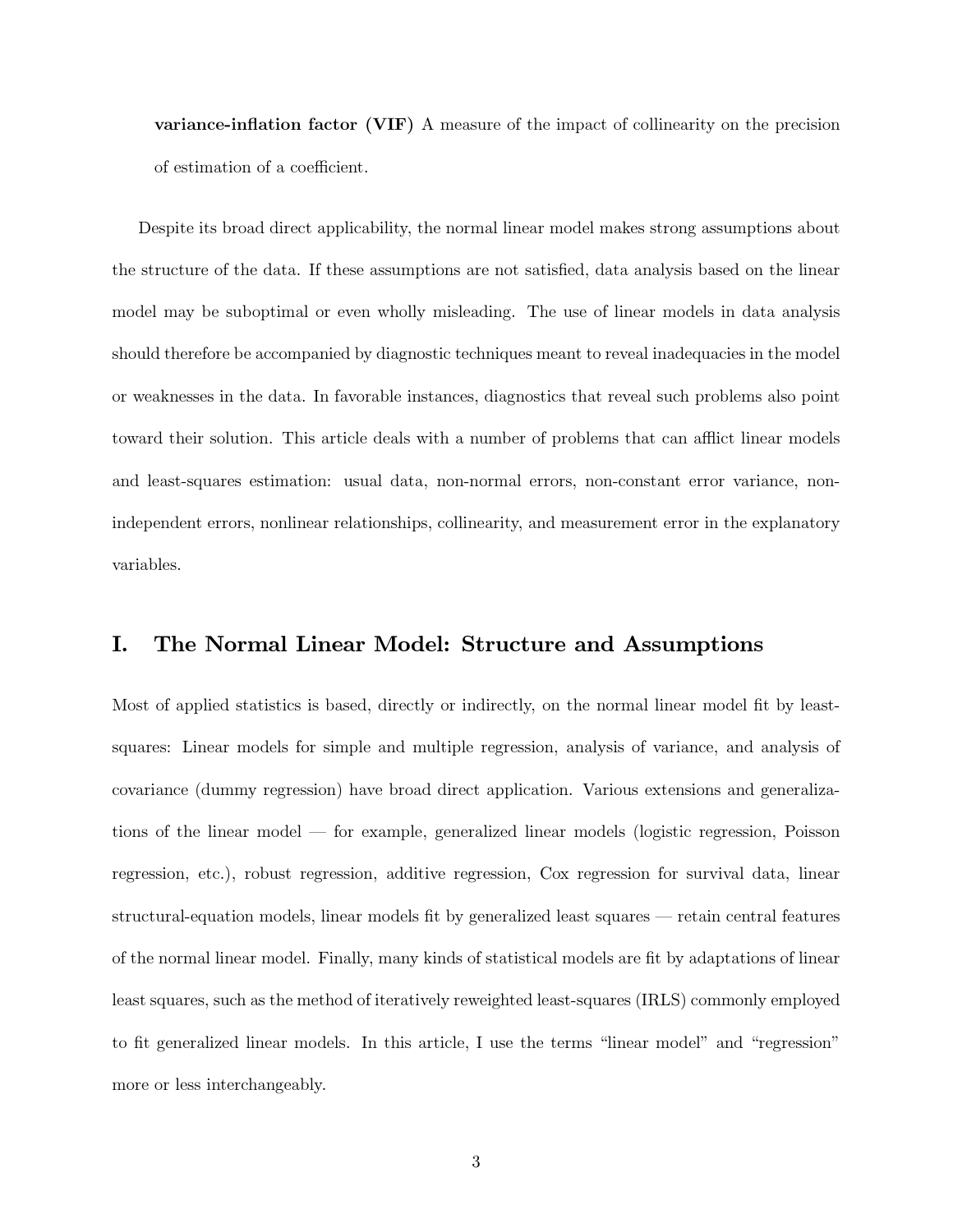The normal linear model may be written in matrix form as

$$
\mathbf{y} = \mathbf{X}\boldsymbol{\beta} + \boldsymbol{\varepsilon}
$$
  
\n
$$
\boldsymbol{\varepsilon} \sim \mathbf{N}_n(\mathbf{0}, \sigma^2 \mathbf{I}_n)
$$
 (1)

where

- $\mathbf{y} = (y_1, y_2, \dots, y_n)^T$  is a column vector of observations on the response variable.
- $X = \{x_{ij}\}\$ is an  $n \times p$  model (or design) matrix of regressors. The regressors comprising the columns of  $X$  may be quantitative explanatory variables, transformations of quantitative explanatory variables, polynomial terms, dummy regressors or other contrasts representing categorical explanatory variables, interaction regressors, and so on.
- $\boldsymbol{\beta} = (\beta_1, \beta_2, \dots, \beta_p)^T$  is a column vector of regression coefficients. Usually,  $\beta_1$  is a constant or intercept term, in which case  $x_{i1} = 1$ .
- $\varepsilon = (\varepsilon_1, \varepsilon_2, \dots, \varepsilon_n)^T$  is a column vector of errors. The errors are assumed to be normally and independently distributed, with zero expectations and common variance  $\sigma^2$ .
- $\bullet~\mathbf{N}_n$  is the  $n\text{-variable multivariate-normal distribution.}$
- 0 is a column vector of  $n$  zeroes.
- $I_n$  is the order-*n* identity matrix.

If the values of the  $x$ 's are random rather than fixed, then the errors are additionally assumed to be independent of the x's, and the x's are assumed to be measured without error. Fixed  $x$ 's occur in experimental research, where the explanatory variables are under the direct control of the researcher; in observational research, the x's are usually construed as random. Assuming that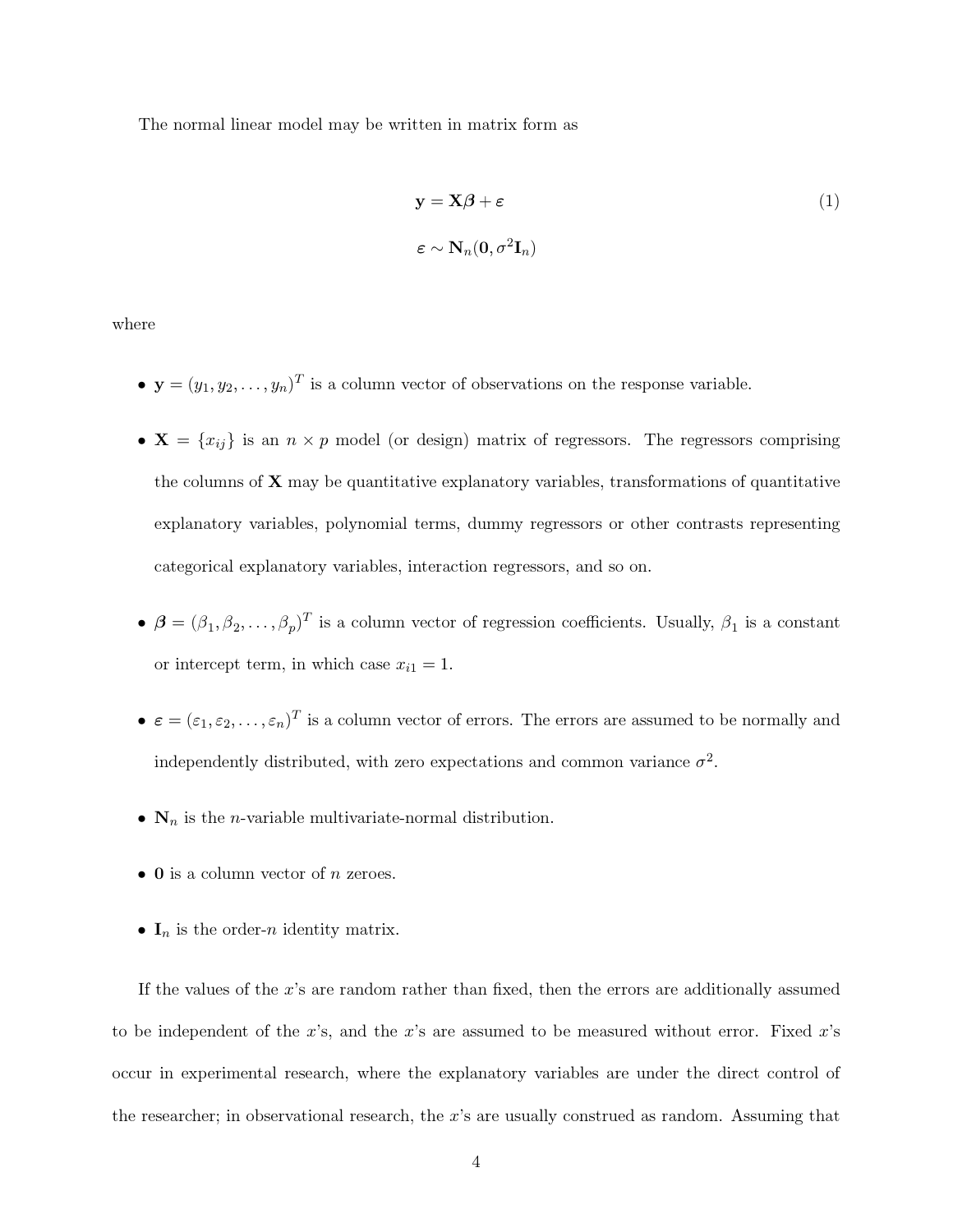random x's are independent of the errors implies that omitted explanatory variables (which are components of the errors) are independent (or somewhat more weakly, uncorrelated) with the explanatory variables that appear explicitly in the model.

The central task of linear-model analysis is to estimate the parameters of the model – that is, the regression coefficients (the  $\beta$ 's) and the error variance ( $\sigma^2$ ). Under the model, including the assumption of normality, the least squares estimate of  $\beta$ ,  $\mathbf{b} = (\mathbf{X}^T \mathbf{X})^{-1} \mathbf{X}^T \mathbf{y}$ , has a variety of desirable, and even optimal properties. This solution implies that the model matrix  $\bf{X}$  is of full column rank  $p$ ; otherwise the least-squares coefficients  $\bf{b}$  are not unique. The least-squares residuals are  $\mathbf{e} = \mathbf{y} - \mathbf{X}\mathbf{b}$ , and an unbiased estimate of the error variance is  $s^2 = \mathbf{e}^T \mathbf{e} / (n - p)$ .

# II. Diagnostics and Remedies

As mentioned, the normal linear model incorporates strong assumptions about the data, including assumptions of linearity, constant error variance (homoscedasticity), normality, and independence. Linearity follows from the assumption that the average error is zero, for then  $E(y) = X\beta$ . The assumption of linearity is to be broadly construed, since through transformations, polynomial regressors, and so on, the linear model may incorporate what are conventionally thought of as nonlinear partial relationships. That is, the linear model is linear in the parameters but not necessarily in the explanatory variables.

Not all of the assumptions of the model are checkable. For example, when  $X$  is random, we assume that it is independent of the errors  $\varepsilon$ , but because the least-squares residuals e are necessarily uncorrelated with  $X$ , the assumption is partly reflected in the estimated model. We can detect certain departures from the assumptions (such as certain forms of nonlinearity, non-constant error variance, non-normality, or serial correlation of the errors), but not a correlation between the errors and a particular column of  $X$ , for example, induced by an omitted (confounding or lurking)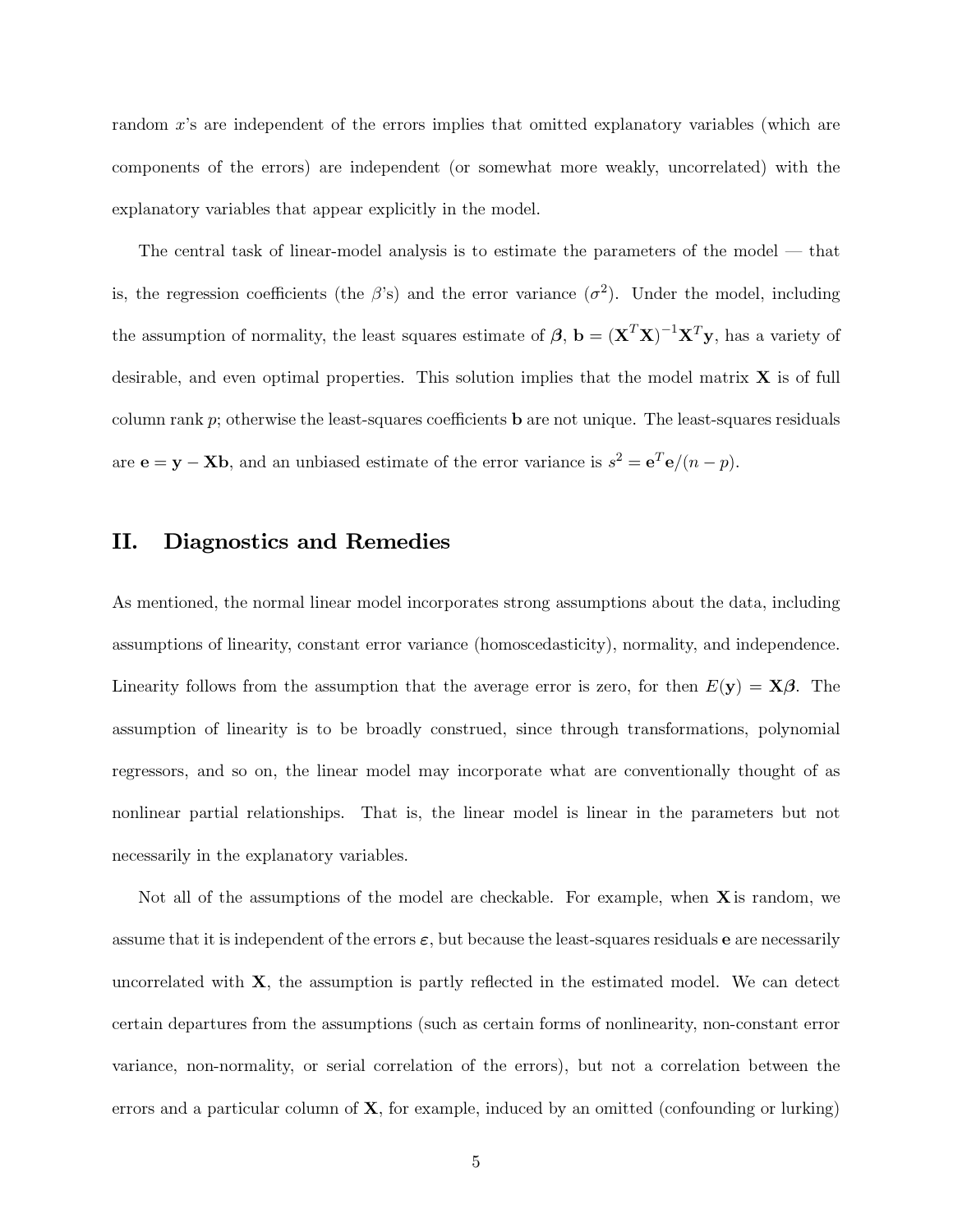explanatory variable. Although there are tests for omitted explanatory variables (such as Ramsey's RESET test – see, e.g., Godfrey, 1988), these necessarily make assumptions about the nature of the omission. Likewise, except when there are replicated observations at each unique row of  $X$ , possible departures from linearity are so diverse as to preclude effective, fully general, methods for detecting them.

The consequences of violating the assumptions of the normal linear model range in seriousness from benign to fatal. For example, depending partly upon the configuration of the model matrix, moderate violation of the assumption of constant error variance may have only a minor impact on the efficiency of estimation. In contrast, substantial violation of the assumption of linearity suggests that the wrong mean function is fit to the data, rendering the results of the analysis entirely meaningless.

Diagnostic methods, which are the focus of this article, are designed to discover violations of the assumptions of the model and data conditions that threaten the integrity of the analysis. Two general approaches to linear-model problems are numerical diagnostics, including statistical hypothesis tests, and graphical diagnostics. Tests determine, for example, whether there is evidence in the data to reject one or another assumption of the model, or to determine whether there is evidence that particular observations do not belong with the others. Graphical methods seek to reveal patterns that are indicative of problems with either the model or the data, and often are useful in suggesting ways to improve the data analysis, for example, by transformation of the variables or other respecification of the model. The two approaches, numerical diagnostics and graphs, are often complementary – for example using a test to check a pattern discerned in a graph, or drawing a graph to display numerical diagnostics. This article emphasizes graphical displays; more information on tests may be found, for example, in Godfrey (1988).

With a few exceptions, space considerations preclude the presentation of examples in this article.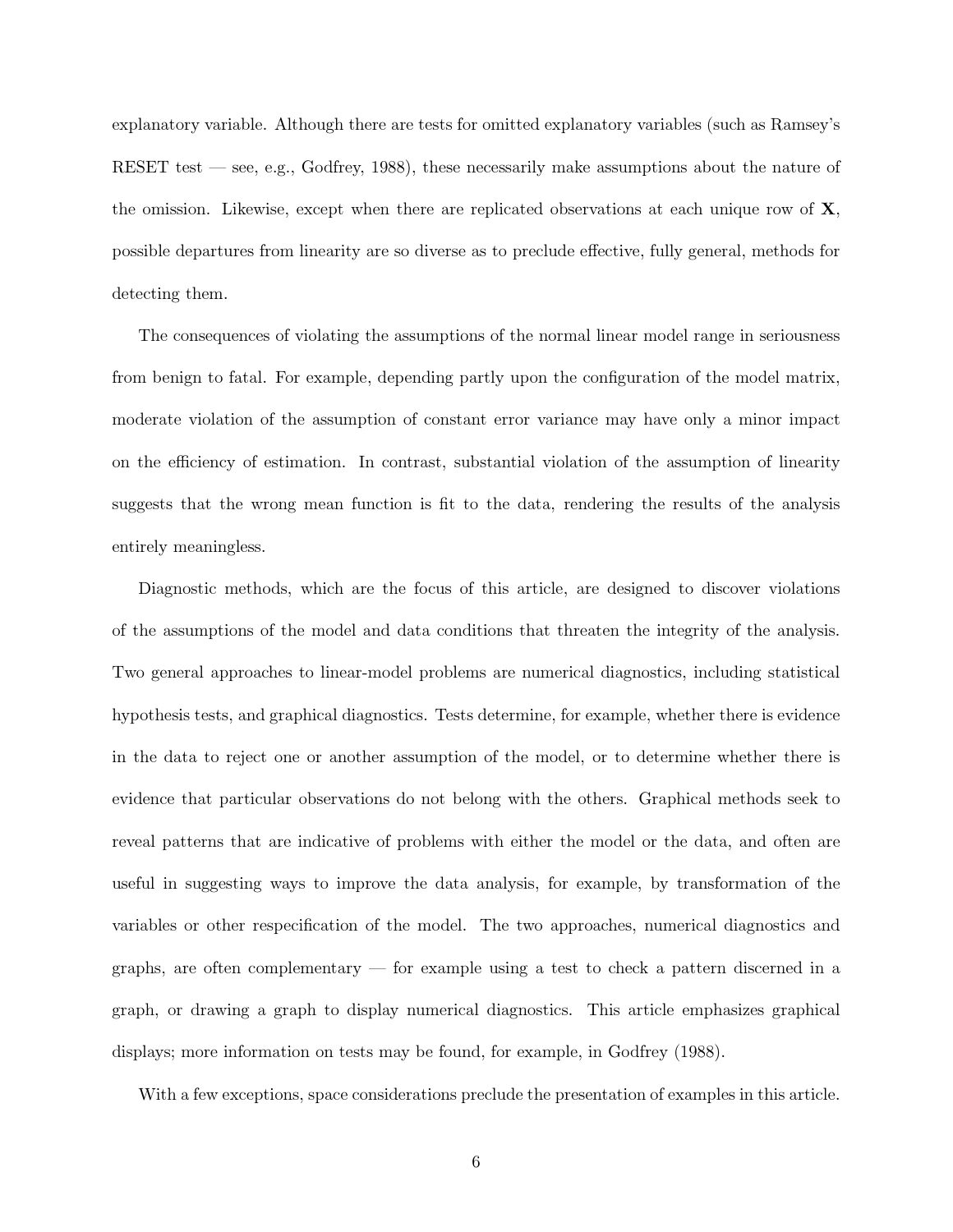Likewise, the presentation is limited to basic and widely available methods, excluding some newer and more advanced techniques, and the generalization of diagnostics to other kinds of statistical models. Examples, advanced methods, and generalizations are copiously available in the sources cited in the bibliography.

# III. Unusual Data

Least-squares estimates, and other statistics associated with them, such as coefficient standard errors, correlation coefficients, and the regression standard error (standard deviation of the residuals), can be seriously influenced by unusual data. It is useful to distinguish among outliers, high-leverage observations, and influential observations. In the context of a linear model, an outlier is an observation whose y-value is unusual conditional on the values of the x's. (Thus, a univariate outlier on y or an x need not be a regression outlier.) A high-leverage observation, in contrast, is one that has an unusual combination of x-values. Observations that combine outlyingness and leverage influence the values of the least-squares coefficients, in the sense that the removal of such observations changes the coefficients substantially. Other regression quantities, however, can be strongly affected under other circumstances. For example, a high-leverage, in-line observation decreases the standard errors of (some of) the regression coefficients; such an observation may in certain circumstances be regarded as a source of precision in estimation and in others as providing an illusion of precision. Similarly, an outlying observation at a low-leverage point will not affect the coefficients much, but will decrease the correlation, increase the residual standard error, and increase the standard errors of the coefficients.

Standard numerical diagnostics for outliers, leverage, and influence, along with a graphical method for examining leverage and influence on the coefficients are described in the follow subsections.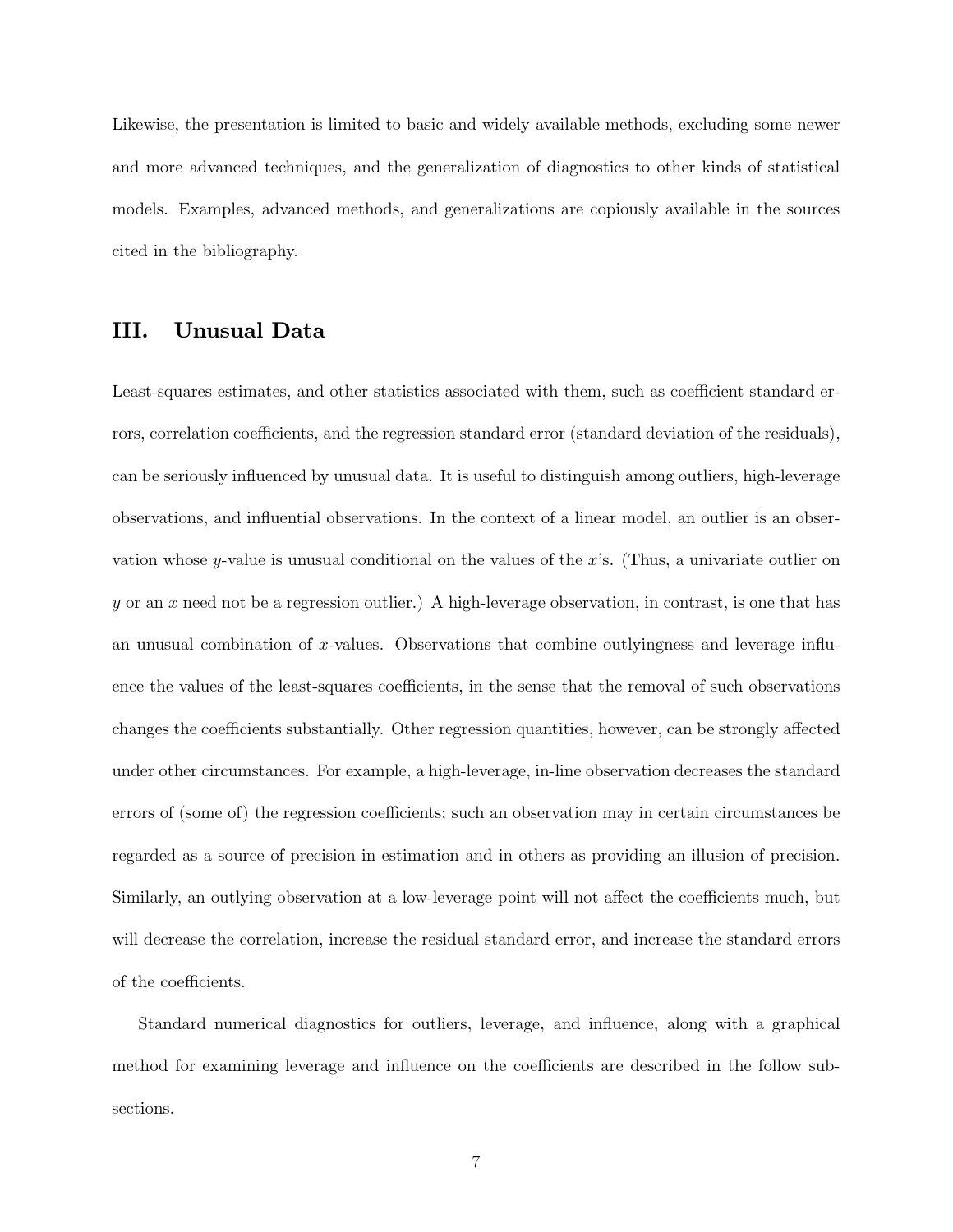#### A. Leverage: Hat-Values

The fitted values  $\hat{y}$  in linear least-squares regression are a linear transformation of the observed response variable:  $\hat{\mathbf{y}} = \mathbf{X}\mathbf{b} = \mathbf{X}(\mathbf{X}^T\mathbf{X})^{-1}\mathbf{X}^T\mathbf{y} = \mathbf{H}\mathbf{y}$ , where  $\mathbf{H} = \mathbf{X}(\mathbf{X}^T\mathbf{X})^{-1}\mathbf{X}^T$  is called the hat-matrix (because it transforms **y** to  $\hat{\mathbf{y}}$ ). The matrix **H** is symmetric (**H** = **H**<sup>T</sup>) and idempotent  $(H = H<sup>2</sup>)$ , and thus its *i*th diagonal entry,  $h_{ii}$ , gives the sum of squared entries in its *i*th row or column. Because the *i*th row of  $H$  represents the weight associated with the *i*th observed response in determining each of the fitted values,  $h_i = h_{ii}$ , called the hat-value, summarizes the potential contribution of observation  $i$  to the fitted values collectively, and is a suitable measure of the leverage of this observation in the least-squares fit.

Because  $H$  is a projection matrix (projecting y orthogonally onto the subspace spanned by the columns of  $X$ ), the average hat-value is  $p/n$ . By rule of thumb, hat-values are considered noteworthy when they exceed twice (or in small samples, three times) the average value. It is best, however, to examine hat-values graphically – for example in an index plot (a scatterplot with hat-values on the vertical axis and observation indices on the horizontal axis) — using the numerical cutoffs to aid interpretation of the graph.

#### B. Outliers: Studentized Residuals

Although we regard residuals as estimates of the errors, and although the residuals are the key to outlying observations, it is a sad fact that even when the standard assumptions hold, the leastsquares residuals, though normally distributed, are dependent and heteroscedastic:  $e = y - \hat{y} =$  $y - Hy = (I_n - H)y$ . In most circumstances, the diagonal entries of H are unequal and the offdiagonal entries are nonzero. One approach is to standardize the residuals, as  $e_i^* = e_i/(s\sqrt{1-h_i}),$ but the standardized residuals do not have a simple distribution.

The more useful studentized residuals, however, are each t-distributed (under the model) with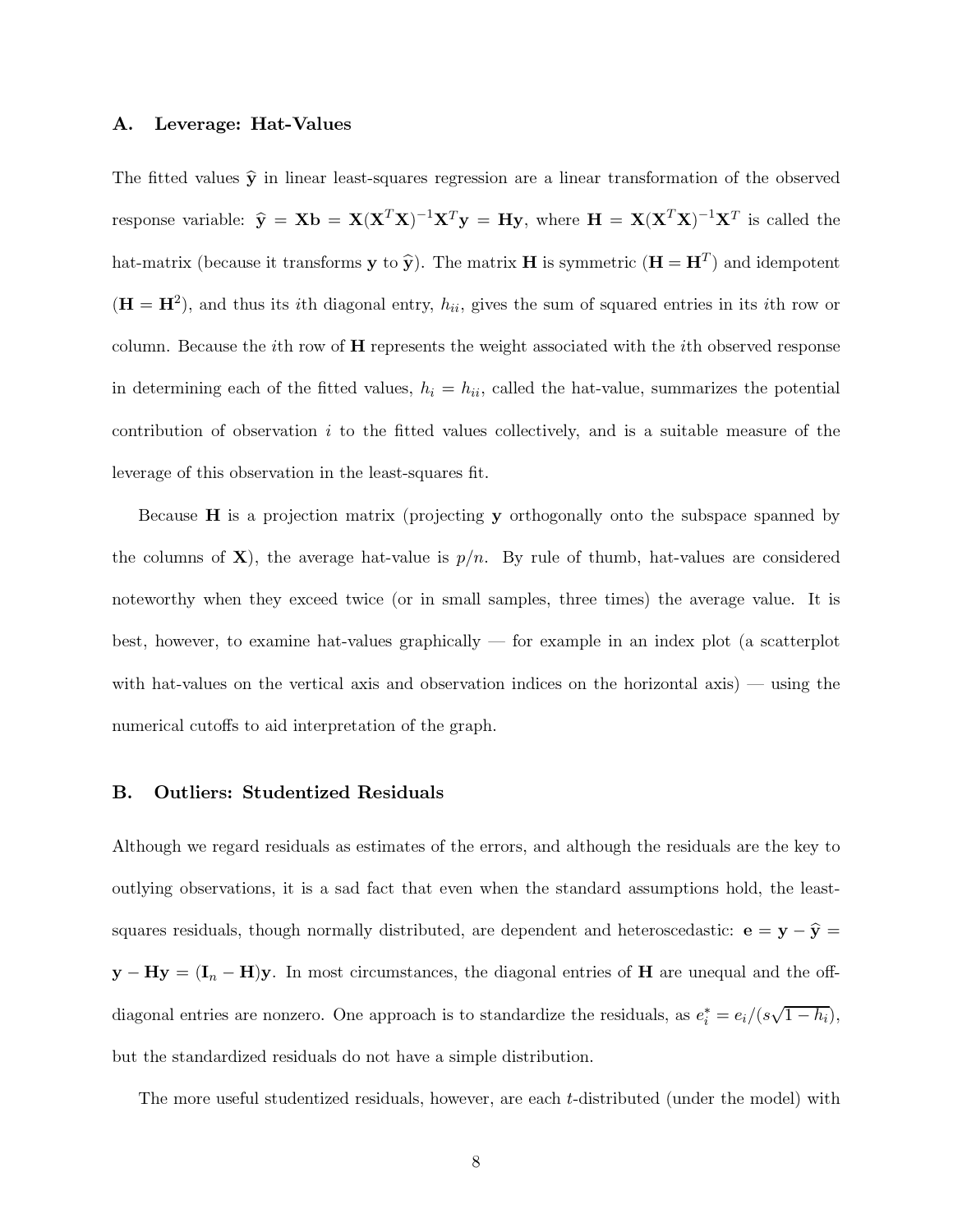$n-p-1$  degrees of freedom: rstudent<sub>i</sub> =  $e_i/(s_{(-i)}\sqrt{1-h_i})$ , where  $s_{(-i)}$  is the estimated standard deviation of the errors computed from a regression with observation i deleted. (There are efficient computational formulas for the studentized residuals that do not require refitting the model removing each observation in turn.)

Although the studentized residuals are each distributed as t, different studentized residuals are correlated, and there is moreover a problem of simultaneous inference when, as is usually the case, our attention is drawn to the largest  $|\text{rstudent}_i|$ . A solution is to employ a Bonferroni adjustment for the outlier test, multiplying the usual two-sided p-value for the biggest absolute studentized residual by the number of observations. It is also helpful in this context to examine plots of the studentized residuals (see the section below on non-normal errors).

#### C. Influence: dfbeta, dfbetas, Cook's Distances

Although, as noted above, unusual data can exert influence on all regression outputs, I concentrate here on the coefficient estimates. A straightforward approach to the influence of individual observations is to ask how much the coefficients change when an observation is deleted. The change in the regression coefficients attending the deletion of observation  $i$  can be computed without literally refitting the model: **dfbeta**<sub>i</sub> =  $(\mathbf{X}^T \mathbf{X})^{-1} \mathbf{x}_i e_i/(1 - h_i)$ , where  $\mathbf{x}_i$  is the *i*th row of the model matrix (written as a column vector); dfbeta<sub>ij</sub> gives the influence of observation i on coefficient j. A standardized version of this statistic, called dfbetas<sub>ij</sub>, simply divides dfbeta<sub>ij</sub> by the standard error of  $b_i$ .

There are  $n \times p$  of each of dfbeta<sub>ij</sub> and dfbetas<sub>ij</sub>, and so their examination can be tedious, even in graphs such as index plots. Several similar measures have been proposed to examine the influence of individual observations on the vector of coefficient estimates. The most popular such measure is Cook's distance,  $D_i = (\mathbf{b} - \mathbf{b}_{(-i)})^T \mathbf{X}^T \mathbf{X} (\mathbf{b} - \mathbf{b}_{(-i)})/ps^2$ , where **b** is the least-squares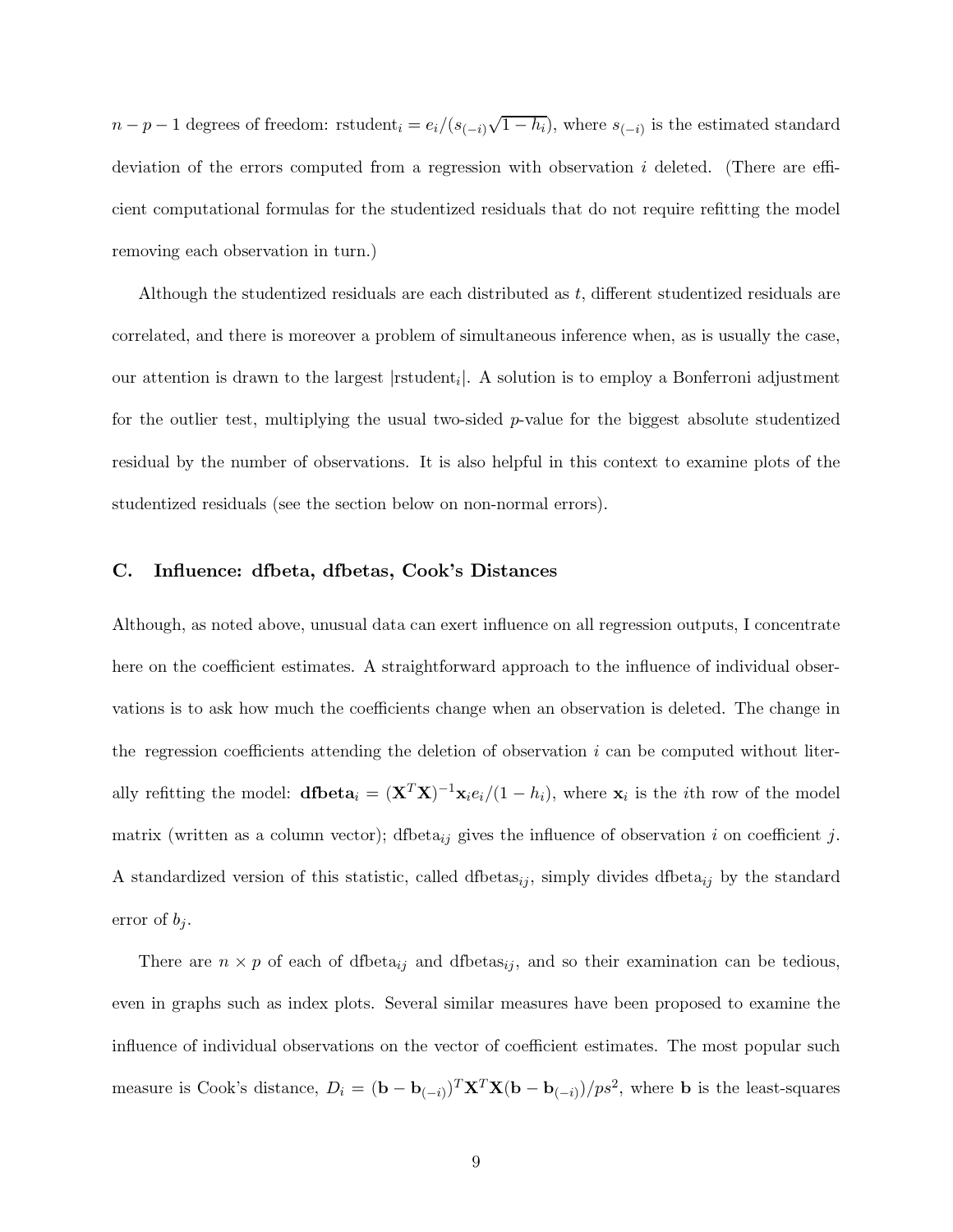coefficient vector computed on the full data set and  $\mathbf{b}_{(-i)}$  is the coefficient vector with observation i omitted. As in the case of rstudent and dfbeta, Cook's  $D$  can be calculated without refitting the model. Cook's distance is invariant with respect to rescaling of columns of  $X$ , and can be conveniently viewed in a graphical display such as an index plot.

#### D. Joint Influence: Added-Variable Plots

Single-observation deletion statistics such as dfbeta, dfbetas, and Cook's distances, can fail to detect observations that are jointly influential. A good graphical diagnostic that works in such instances, and more generally, is the added-variable plot, also called a partial-regression plot. One such plot is constructed for each coefficient in the model. The collection of  $p$  added-variable plots represents projections of the  $p-1$  dimensional regression surface onto a series of planes.

For example, for  $b_2$ , we begin by regressing y on all columns of the model matrix excluding the second,  $\mathbf{X}_{(-2)}$ , obtaining residuals  $\mathbf{y}_{(2)}^* = \mathbf{y} - \mathbf{X}_{(-2)}^T (\mathbf{X}_{(-2)}^T \mathbf{X}_{(-2)})^{-1} \mathbf{X}_{(-2)}^T \mathbf{y}$ . Then we compute residuals for the regression of the second column,  $\mathbf{x}_{(2)}$ , on the others:  $\mathbf{x}_{(2)}^* = \mathbf{x}_{(2)} - \mathbf{x}_{(2)}$  $\mathbf{X}_{(-2)}^T(\mathbf{X}_{(-2)}^T\mathbf{X}_{(-2)})^{-1}\mathbf{X}_{(-2)}^T\mathbf{x}_{(2)}$ . (I have skipped over the first column of the model matrix because it is typically a column of ones, representing the regression constant; one can construct an addedvariable plot for the constant, but the other coefficients are almost always of greater interest.) The added variable plot graphs  $y^*_{(2)}$ , on the vertical axis, against  $x^*_{(2)}$ , on the horizontal axis. The leastsquares slope corresponding to this scatterplot is the coefficient  $b_2$  from the original least-squares fit; the residuals are the original least-squares residuals  $e_i$ ; and the standard error of the slope for the simple regression of  $y^*_{(2)}$  on  $x^*_{(2)}$  is (except for degrees of freedom) the standard error of the coefficient  $b_2$  in the original model. The added-variable plot therefore shows the leverage and influence of the observations in determining  $b_2$ , along with the precision of the estimate  $b_2$ . An example appears in Figure 1. The set of the set of the set of the set of the set of the set of the set of the set of the set of the set of the set of the set of the set of the set of the set of the set of the set of the se

here.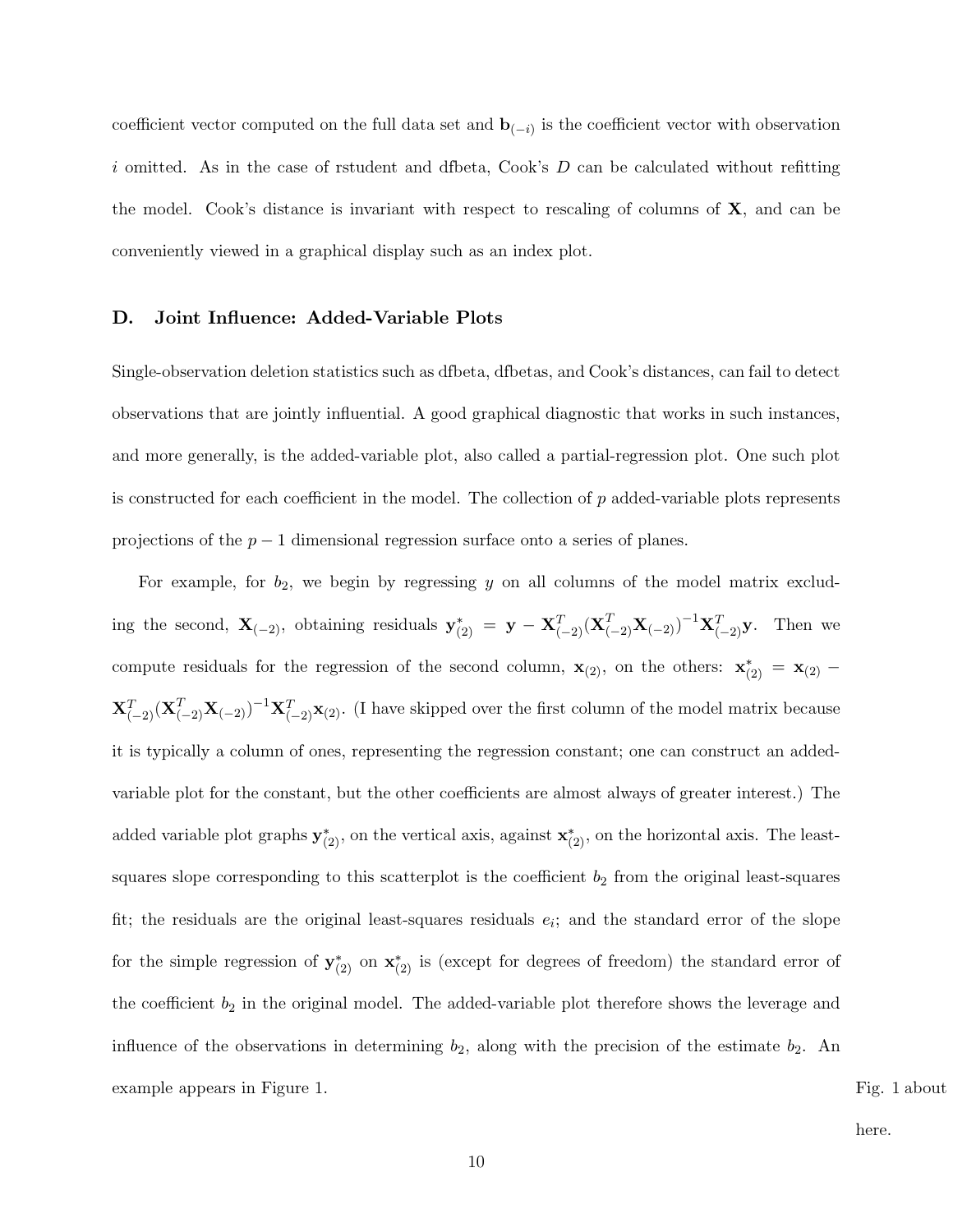# IV. Non-Normal Errors

Violations of the assumption of normally distributed errors can threaten the efficiency of estimation (for example, in the case of heavy-tailed error distributions) or can compromise the interpretability of the least-squares fit, which estimates the conditional mean of  $y$  as a function of the x's (for example, in the case of skewed errors). As explained in the preceding section, least-squares residuals have some different properties from the errors; nevertheless, examining the distribution of the residuals can be informative about the distribution of the errors.

Quantile-comparison plots of studentized residuals help us to focus on the tails of the distribution. Such plots graph ordered residuals (usually on the vertical axis) against approximate expected quantiles of a reference distribution  $-$  either the normal distribution or the t distribution with  $n - p - 1$  degrees of freedom. If the residuals follow the reference distribution, then the plot will be approximately linear. Systematic nonlinear patterns are indicative, for example, of skewed residuals or heavy-tailed residuals. Enhancing the plot with a bootstrapped confidence envelope, computed assuming the truth of the fitted model, provides a visual guide to the extremity of departures from normality. See Figure 2 for an illustration. Fig. 2 about

There are several methods for testing departures from normality. One approach is to imbed the here. normal linear model in a more general model that indexes non-normality by one or more parameters. Consider, for example, the Box-Cox regression model

$$
y_i^{(\lambda)} = \beta_1 x_{i1} + \beta_2 x_{i2} + \dots + \beta_p x_{ip} + \varepsilon_i
$$

$$
\varepsilon_i \sim \text{NID}(0, \sigma^2)
$$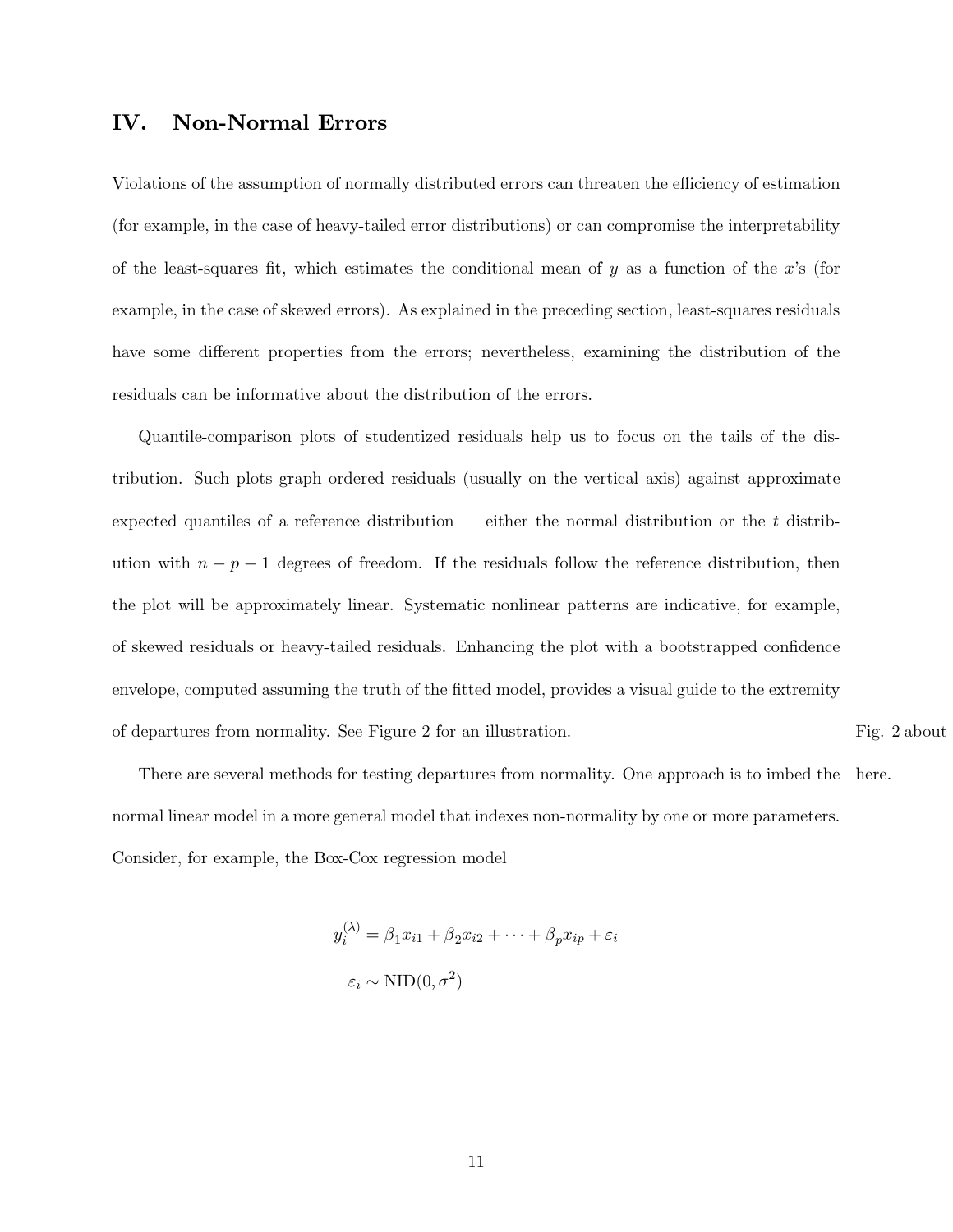where

$$
y_i^{(\lambda)} = \begin{cases} (y_i^{\lambda} - 1)/\lambda & \text{for } \lambda \neq 0 \\ \log_e y_i & \text{for } \lambda = 0 \end{cases}
$$

is a modified power transformation (and the  $y_i$  are all positive). This model, with parameters  $\beta_1, \beta_2, \ldots, \beta_p, \sigma^2$ , and  $\lambda$ , is estimated by the method of maximum likelihood. A value of  $\hat{\lambda}$  significantly different from 1 is indicative of non-normal errors (corrected by the Box-Cox transformation).

#### V. Non-Constant Error Variance

Non-constant error variance (or heteroscedasticity) also threatens the efficiency of least-squares estimation as well as the validity of statistical inference. We could, in principle, examine the spread of residuals around the fitted regression surface, but because this surface is usually highdimensional, it is, except in the simplest cases, impractical to do so. An alternative is to look for common patterns of non-constant residual variation. One such pattern is a tendency for residual spread to increase with the level of the response, a pattern that may be discernible in a plot of residuals (for example, rstudent<sub>i</sub> or  $|\text{rstudent}_i|$ ) against fitted values  $(\widehat{y}_i)$ .

A simple score test for the dependence of spread on level (called the Breusch-Pagan test, but independently developed by Cook and Weisberg) is to regress squared standardized residuals,  $e_i^2/\hat{\sigma}^2$ , on the fitted values, where  $\hat{\sigma}^2 = e^T e/n$  is the maximum-likelihood estimator of the error variance. Half the regression sum of squares from this auxiliary regression is distributed as chi-square with one degree of freedom under the null hypothesis of constant error variance. The test can be extended to other, more general, models for the error variance.

Once discovered, non-constant error variance can often be corrected by transformation of the response variable. In other instances, weighted-least-squares (WLS) estimation can be employed to obtain efficient coefficient estimates and accurate standard errors. Finally, it is possible to correct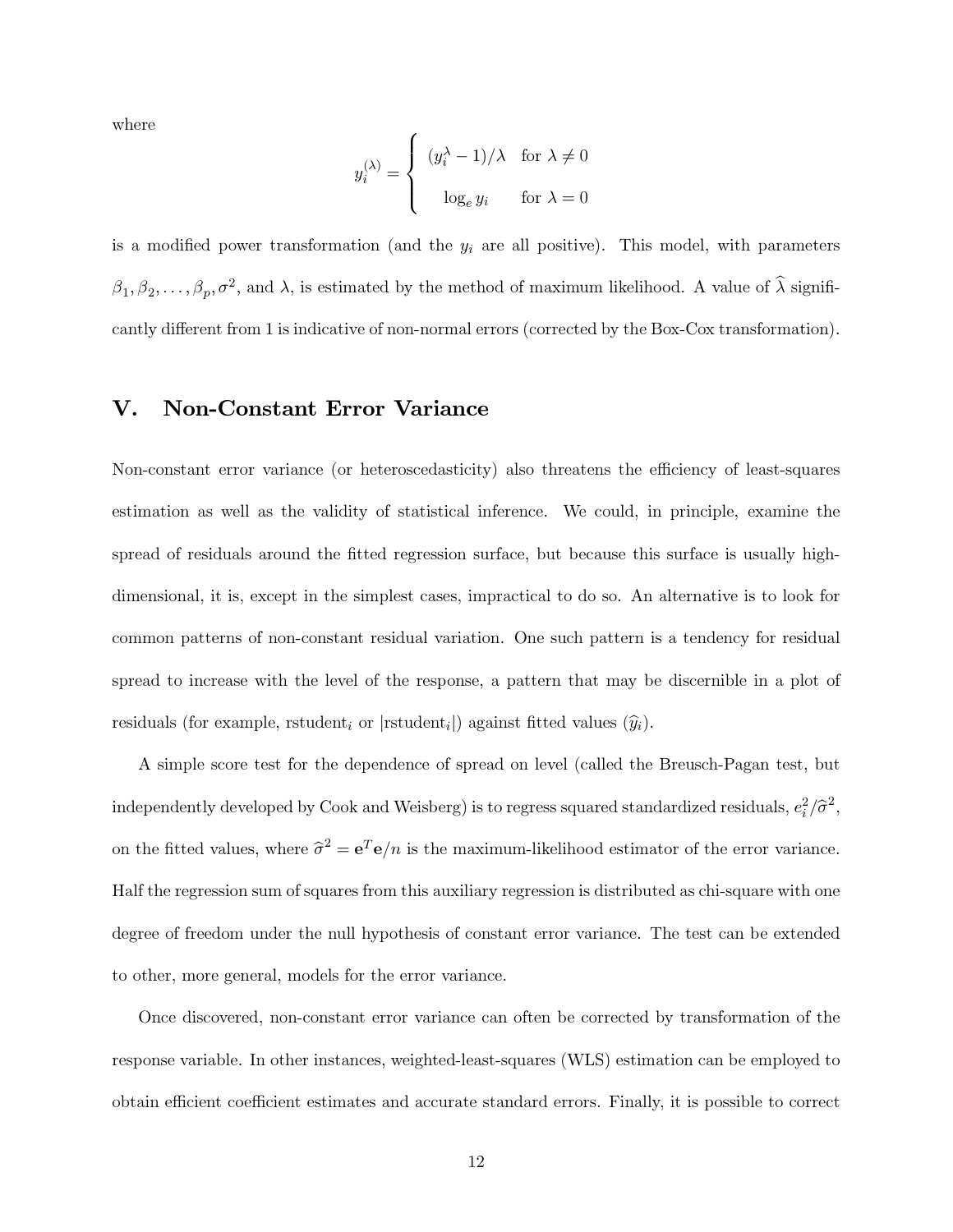the standard errors of the ordinary least-squares estimates for unmodelled heteroscedasticity. A commonly employed approach, due to White (1980; see Long and Ervin, 2000, for variations), estimates the covariance matrix of the least-squares coefficients consistently even in the presence of heteroscedasticity:

$$
\widetilde{V}(\mathbf{b}) = (\mathbf{X}'\mathbf{X})^{-1}\mathbf{X}'\widetilde{\boldsymbol{\Sigma}}\mathbf{X}(\mathbf{X}'\mathbf{X})^{-1}
$$

where  $\widetilde{\mathbf{\Sigma}} = \text{diag}(e_i^2)$ . The estimator  $\widetilde{V}(\mathbf{b})$  is used in place of the usual  $\widehat{V}(\mathbf{b}) = s^2 (\mathbf{X}' \mathbf{X})^{-1}$ . Discovering the form of non-constant error variance and taking it into account is advantageous, however, because doing so improves the efficiency of estimation.

# VI. Non-Independence

The potential ill effects of non-independent errors are similar to those of non-constant error variance. Departures from independence can occur in a variety of ways. Usually, the assumption of independence must be justified by the method of data collection. Common sources of non-independence include clustered data (for example, hierarchical data, such as data collected on children within schools), longitudinal data collected on individuals over time, and time-series data.

How one checks for non-independence depends upon the structure of the data. In time-series regression, for example, it is common to examine the autocorrelations of the residuals, where the autocorrelation at lag t is  $r_t = \sum_{i=t+1}^n e_i e_{i-t} / \sum_{i=1}^n e_i^2$ . Tests for serial correlation in the errors may be based on the Durbin-Watson statistics  $D_t = \sum_{i=t+1}^n (e_i - e_{i-t})^2 / \sum_{i=1}^n e_i^2$ . The  $D_t$  have a complex sampling distribution that depends upon the configuration of the model matrix for the regression, but there are good approximations available for the  $p$ -values, which may also be estimated by bootstrapping.

Remedies for non-independence depend upon its source. For example, serial correlation of errors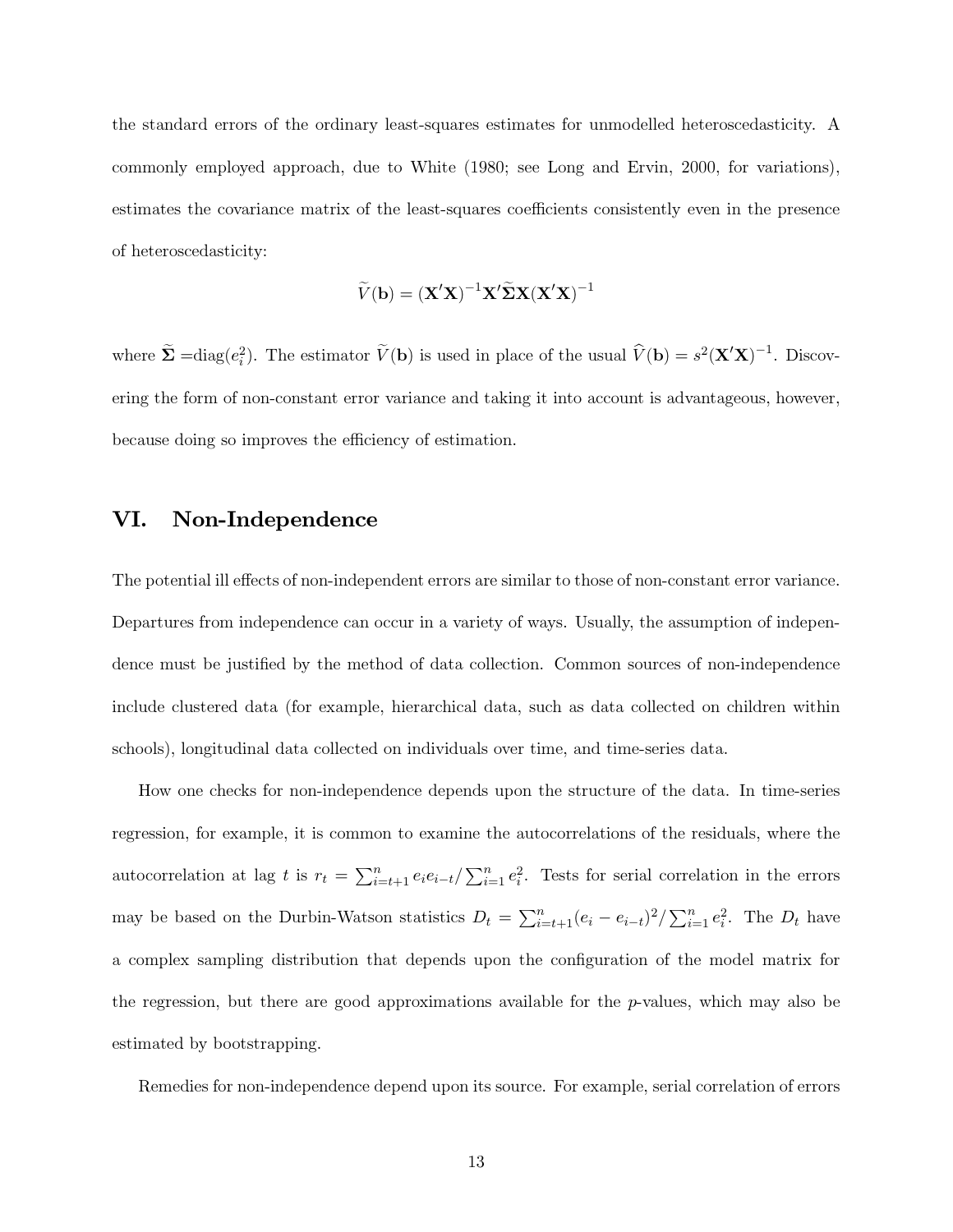in time-series regression may be handled by generalized least-squares estimation. Likewise, linear and nonlinear mixed-effects models provide efficient estimates for clustered and longitudinal data.

### VII. Nonlinearity

Nonlinearity is in a sense the most serious violation of the assumptions of the linear model because it implies that we are fitting the wrong equation to the data. As employed here, 'nonlinearity' encompasses all departures from the specified functional form of the model; as mentioned, the linear model of equation (1) encompasses specifications that are nonlinear in the explanatory variables but linear in the parameters, such as polynomial regression models, models including interactions, models with dummy regressors, and so on. As the other problems discussed in this article, however, nonlinearity can vary in degree from trivial to serious. If there are one or two explanatory variables, we can look for nonlinearity directly, in a smoothed two or three-dimensional scatterplot of the data, but the higher-dimensional problem is much less tractable.

If combinations of values of the explanatory variables are replicated in the data, then we can test for lack of fit by contrasting the model fit to the data with a model that simply partitions the observations according to the unique rows of the model matrix. This strategy can be adapted as an approximation in other cases by partitioning the space of the explanatory variables into regions.

An alternative general approach is to look for nonlinearity of a particular form, such as a nonlinear partial relationship between the response and each explanatory variable. This approach can be implemented both in graphical diagnostics and in tests.

A frequently useful graphical diagnostic is the component-plus-residual (or partial residual) plot. Suppose that the coefficient  $\beta_1$  in the linear model is a regression constant, and focus on the partial relationship between y and  $x_2$  conditional on the other x's. The partial residual associated with  $x_2$ is  $e_{2|3,...,p} = b_2x_2 + e$ , where e is the vector of least-squares residuals and  $x_2$  is the second column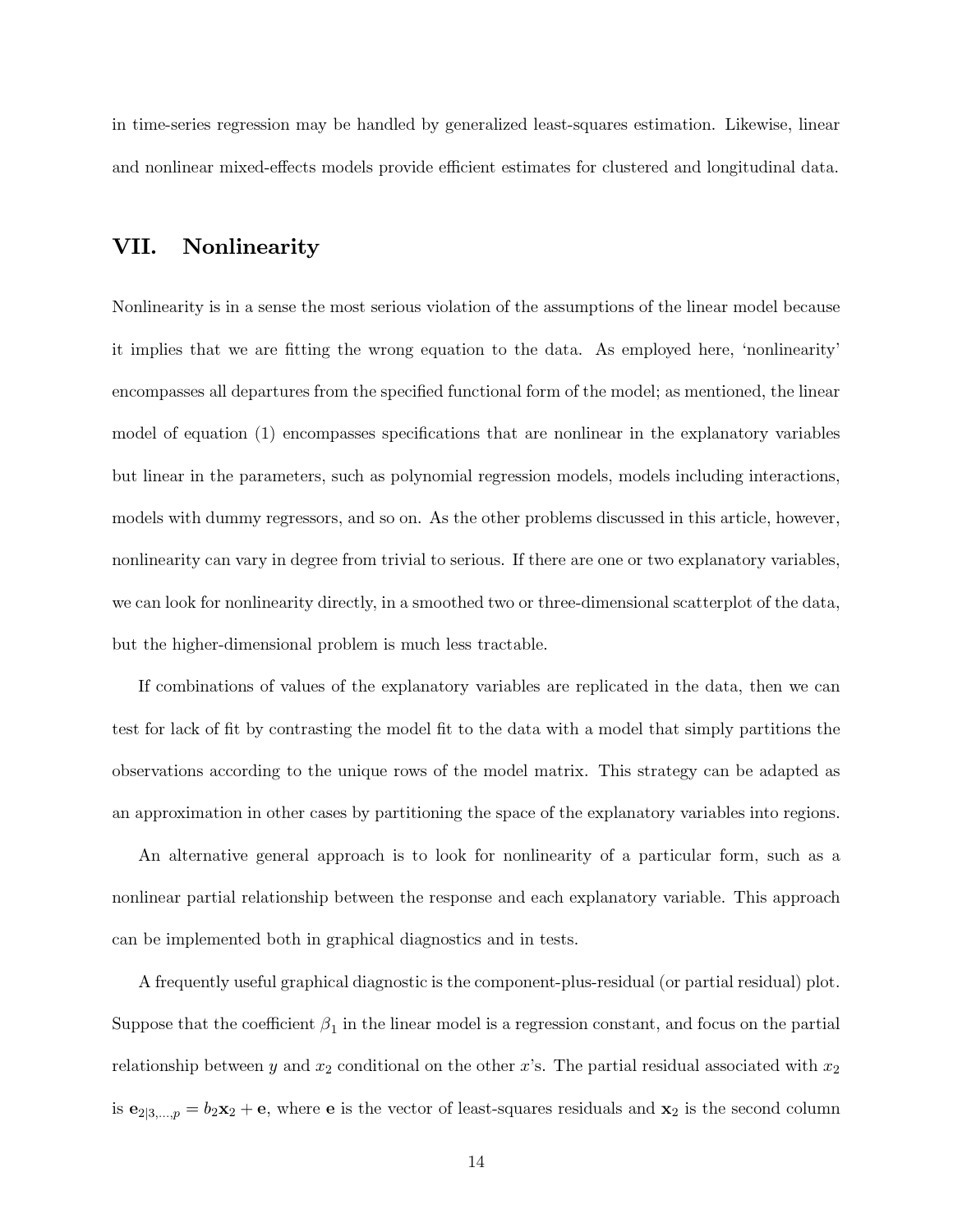of the model matrix. The component-plus-residual plot is a scatterplot of the partial residuals, on the vertical axis, against the values of  $x_2$ , on the horizontal axis. Smoothing the plot with a nonparametric-regression line aids interpretation. Once we discern the nature of a nonlinear partial relationship between the response and a particular predictor  $x_j$ , we can determine how to model it – for example, by a transformation of  $x_j$  or by a polynomial in  $x_j$ . An illustrative component-plus-residual plot appears in Figure 3. Fig. 3 about  $\Gamma$ 

When there are strong nonlinear relationships among the explanatory variables, component- here. plus-residuals plots can prove misleading. More sophisticated versions of these diagnostics based on polynomial or nonparametric regression are more robust.

We can test for nonlinearity in a partial relationship by embedding the linear model in a more general model. For example, the Box-Tidwell regression model includes parameters for the power transformation of one or more predictors. In a similar spirit, we could replace the linear model with a semiparametric additive model in which certain terms are modelled nonparametrically, contrasting the fit of this model with the linear model by an approximate incremental  $F$ -test. Likewise, if an explanatory variable is discrete, we can treat it as a set of dummy regressors, contrasting the resulting fit with the original linear model.

# VIII. Collinearity and Other Sources of Imprecision

Suppose that we fit a linear model in which  $\beta_1$  is the regression constant. The sampling variance of the least-squares estimate  $b_2$  of  $\beta_2$  is

$$
V(b_2) = \frac{\sigma^2}{(n-1)s_2^2} \times \frac{1}{1 - R_2^2}
$$
 (2)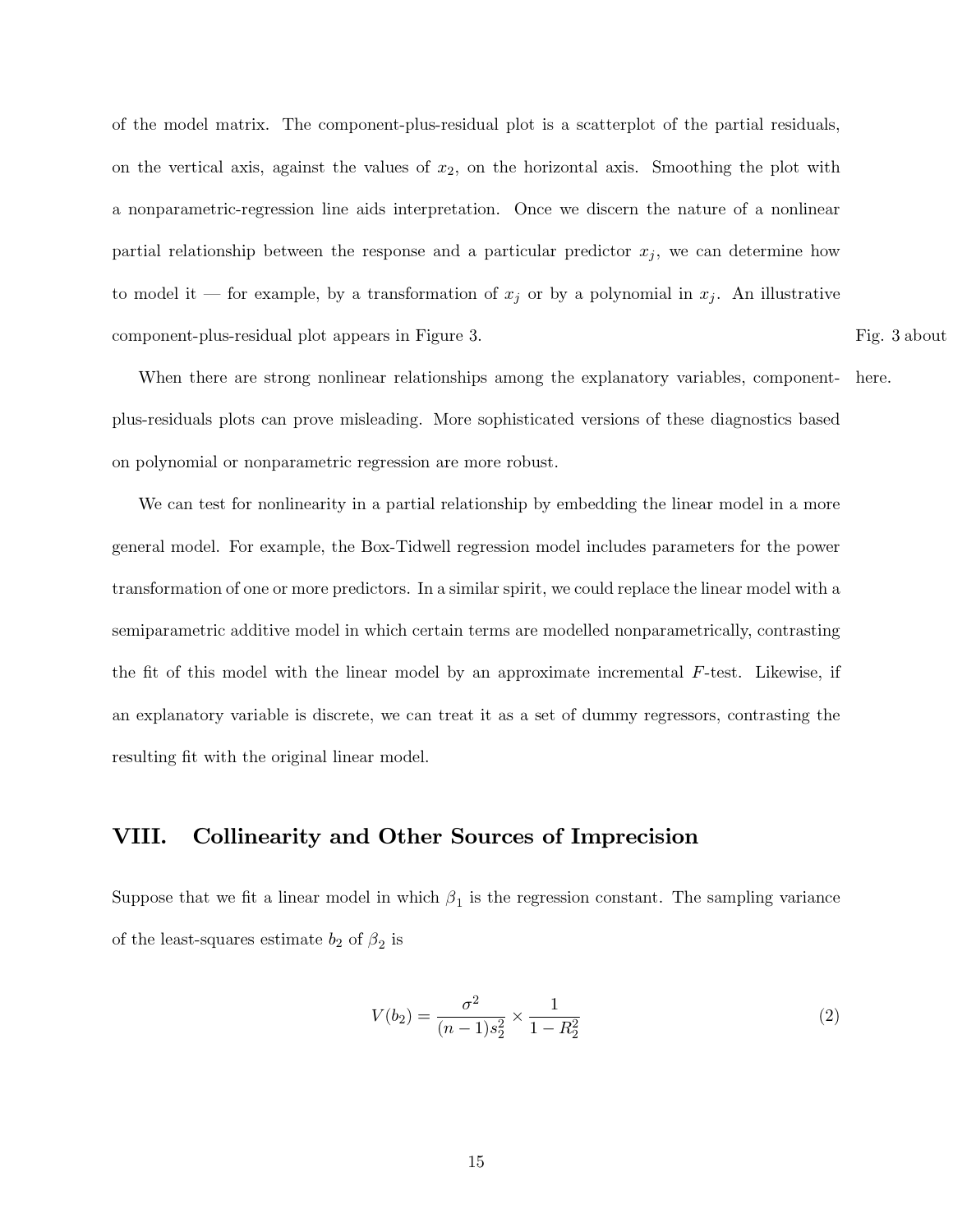where  $\sigma^2$  is the error variance (estimated by  $s^2$  in a application), n is the sample size,  $s_2^2$  is the sample variance of  $x_2$ , and  $R_2^2$  is the squared multiple correlation from the regression of  $x_2$  on the other x's. Thus, imprecise estimates are the product of large error variance, small samples, homogeneous explanatory variables, and strong linear relationships among (some of) the explanatory variables, termed collinearity or multicollinearity. The second factor in equation (2),  $1/(1 - R_2^2)$ , called the variance-inflation factor (VIF), expresses the harm produced by collinearity. The square-root of the VIF is the expansion of the size of the confidence interval for  $\beta_2$  due to collinearity.

Variance-inflation factors are applicable to one-degree-of-freedom effects, but not, for example, to sets of related dummy regressors or polynomial terms. Write the linear model as

$$
\mathbf{y} = \beta_1 \mathbf{1} + \boldsymbol{\beta}_2 \mathbf{X}_2 + \boldsymbol{\beta}_3 \mathbf{X}_3 + \boldsymbol{\varepsilon}
$$

where 1 is a vector of ones,  $\mathbf{X}_2$  contains the columns of the model matrix pertaining to a particular multiple-degree-of-freedom effect, and  $\mathbf{X}_3$  contains the remaining columns of the model matrix. Then the generalized variance inflation factor is  $GVIF = det R_{22} det R_{33}/ det R$ , where  $R_{22}$  is the correlation matrix among the columns of  $X_2$ ,  $R_{33}$  is the correlation matrix among the columns of  $X_3$ , **R** is the correlation matrix for  $[X_2, X_3]$  (i.e., the full model matrix omitting the constant regressor), and det stands for the determinant. The GVIF gives the inflation in the squared (hyper)volume of the joint confidence region for the coefficients in  $\beta_2$  due to collinearity between the columns of  $\mathbf{X}_2$  and  $\mathbf{X}_3$ .

There are other diagnostics for collinearity – based, for example, on eigenvalue-eigenvector or singular-value decompositions of the model matrix or of the cross-products or correlations among the columns of the model matrix – but variance-inflation factors are particularly easy to interpret. Once collinear relationships are located, they can be explored by regressing one column (or set of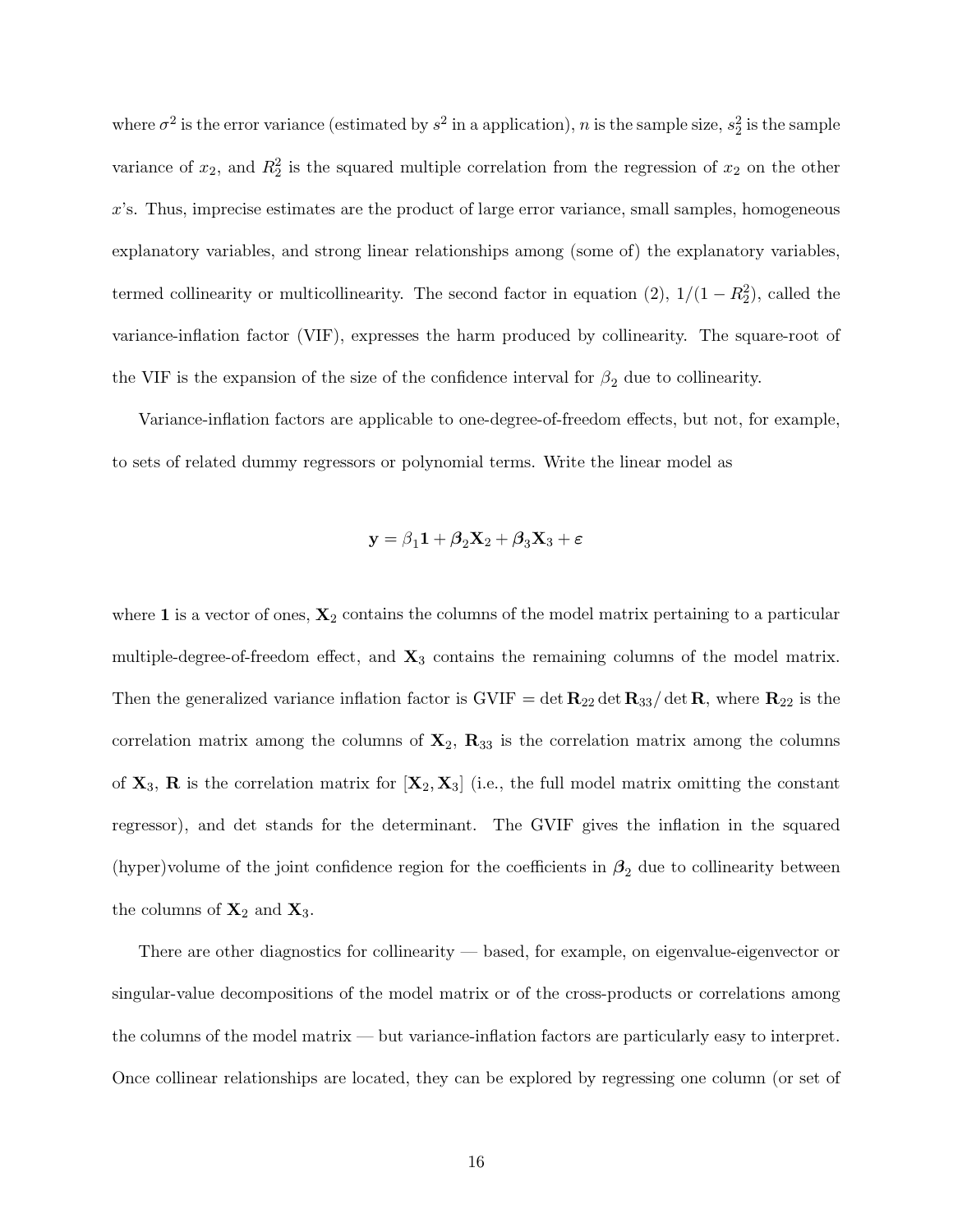columns) of the model matrix on the others.

What to do about collinearity is a thornier issue. Unlike most of the other problems discussed in this article, collinearity is usually best understood as a problem with the data rather than with the model: Because of strong correlations among the x's, the data are uninformative about certain partial relationships between the response and explanatory variables. Common approaches to collinearity, such as variable selection and biased estimation, make the problem seem to disappear by (often surreptitiously) altering the questions asked of the data.

### IX. Measurement Error in the Explanatory Variables

Consider the following regression model

$$
y_i = \beta_1 \xi_i + \beta_2 x_{i2} + \varepsilon_i
$$

where the 'latent' explanatory variable  $\xi$  is not directly observed (hence the Greek letter);  $x_2$  is directly observed and measured without error; and the regression error  $\varepsilon$  behaves according to the usual assumptions – in particular,  $E(\varepsilon_i)=0$ , and the errors are uncorrelated with one-another and with the explanatory variables. To simplify the exposition, but without loss of generality, suppose that that all of the variables,  $y, \xi$ , and  $x_2$  (along with  $\varepsilon$ ) have means of 0, eliminating the regression constant from the model. Imagine that we have a fallible observable indicator  $x_1$  of  $\xi$ ,

$$
x_{i1} = \xi_i + \delta_i
$$

where  $\delta$  is the measurement-error component of  $x_1$ . Let us suppose further that the measurement errors are 'well-behaved':  $E(\delta)=0$ ;  $E(\xi\delta)=0$  (the measurement errors and 'true scores' are un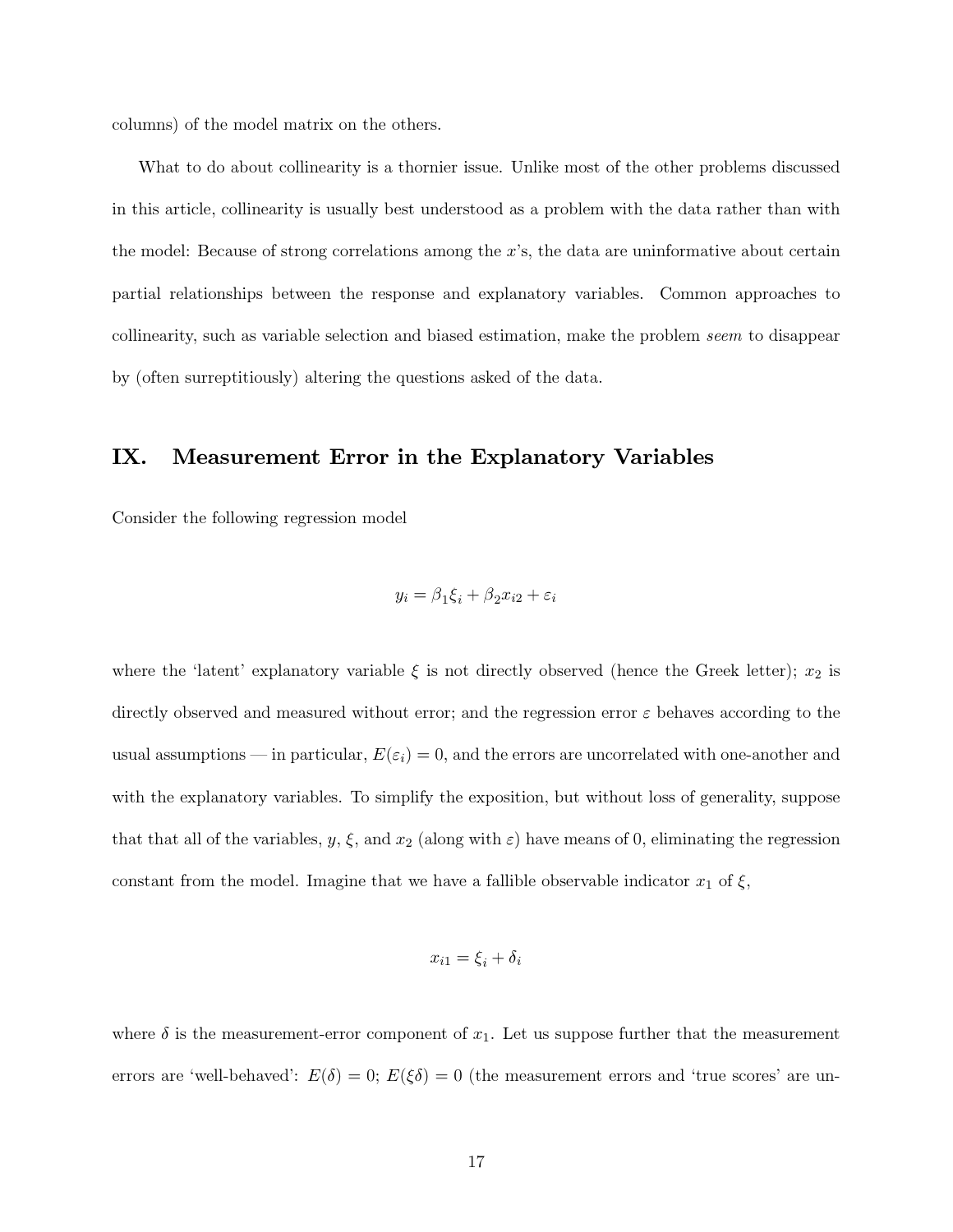correlated);  $E(x_2\delta)=0$  (the measurement errors in  $x_1$  are uncorrelated with the other explanatory variable); and  $E(\varepsilon\delta)=0$  (the measurement and regression errors are uncorrelated).

Under these circumstances, it is not hard to show that

$$
\beta_1 = \frac{\sigma_{y1}\sigma_2^2 - \sigma_{12}\sigma_{y2}}{\sigma_1^2 \sigma_2^2 - \sigma_{12}^2 - \sigma_\delta^2 \sigma_2^2}
$$
\n
$$
\beta_2 = \frac{\sigma_{y2}\sigma_1^2 - \sigma_{12}\sigma_{y1}}{\sigma_1^2 \sigma_2^2 - \sigma_{12}^2} - \frac{\beta_1 \sigma_{12} \sigma_\delta^2}{\sigma_1^2 \sigma_2^2 - \sigma_{12}^2}
$$
\n(3)

but that the population analogs of the least-squares coefficients (i.e., the quantities that the leastsquares coefficients estimate) are

$$
\beta_1' = \frac{\sigma_{y1}\sigma_2^2 - \sigma_{12}\sigma_{y2}}{\sigma_1^2\sigma_2^2 - \sigma_{12}^2}
$$
\n
$$
\beta_2' = \frac{\sigma_{y2}\sigma_1^2 - \sigma_{12}\sigma_{y1}}{\sigma_1^2\sigma_2^2 - \sigma_{12}^2}
$$
\n(4)

In these equations, the  $\sigma$ 's are variances and covariances: For example,  $\sigma_{y1}$  is the covariance of y and  $x_1$ ;  $\sigma_1^2$  is the variance of  $x_1$ ; and  $\sigma_\delta^2$  is the measurement-error variance (which I suppose is nonzero).

Comparing equations (3) and (4) reveals that the least-squares coefficients are biased are estimators of  $\beta_1$  and  $\beta_2$ : Because the denominator of  $\beta_1$  in equation (3) must be positive, while  $-\sigma_\delta^2 \sigma_2^2$ is necessarily negative, the least-squares estimand  $\beta'_1$  is 'attenuated' towards zero.

The bias in  $\beta_2'$  has a different (and more interesting) characterization: Let us write  $\beta_2'$  =  $\beta_2 + bias$ , where

$$
bias = \frac{\beta_1 \sigma_{12} \sigma_{\delta}^2}{\sigma_1^2 \sigma_2^2 - \sigma_{12}^2}
$$

The bias can be in either direction, but as the measurement-error variance  $\sigma_{\delta}^2$  grows, the leastsquares estimand  $\beta'_2$  is driven towards  $\sigma_{y2}/\sigma_2^2$ , which is the population analog of the least-squares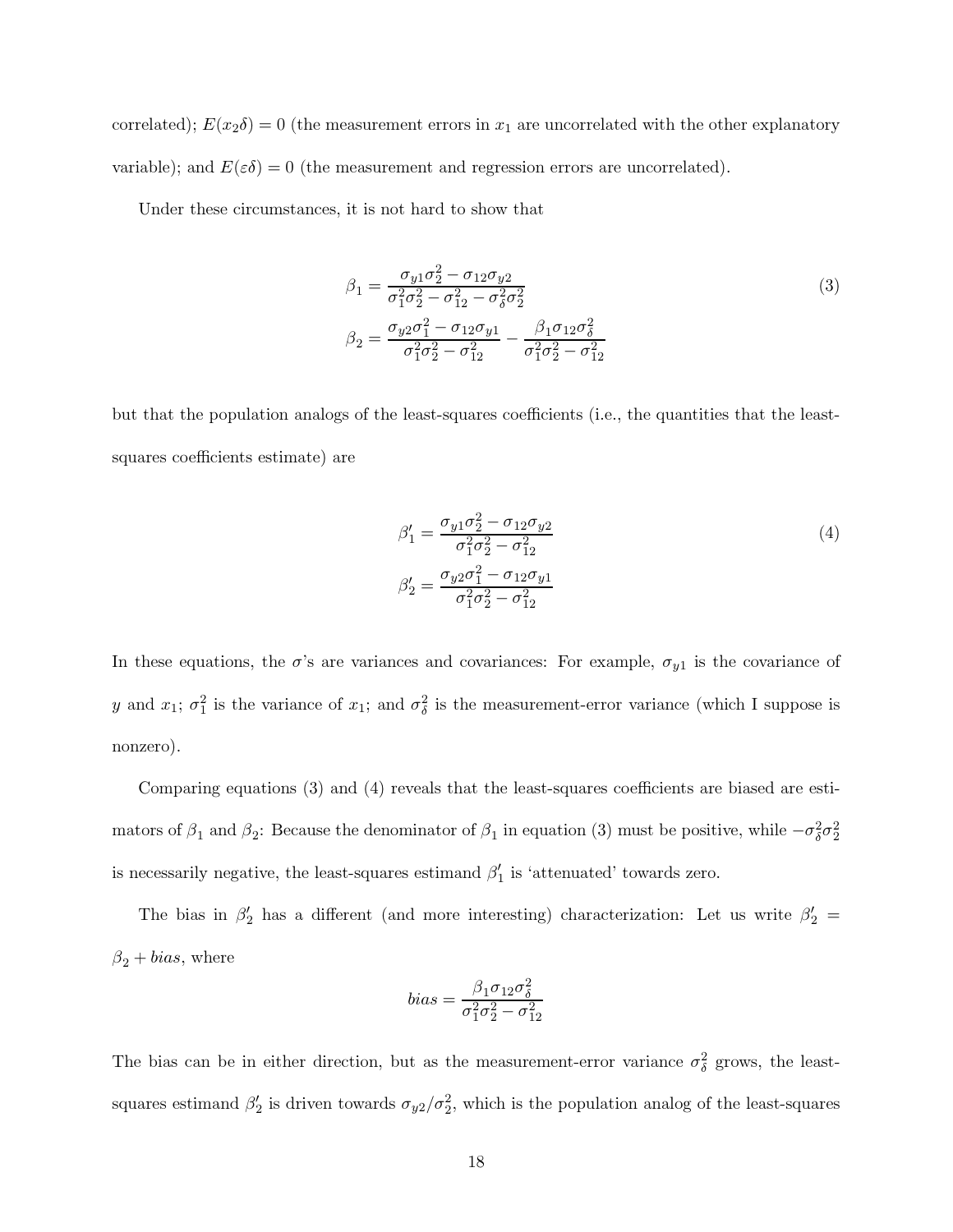coefficient for the regression of y on  $x_2$  alone. That is, a large measurement-error component in  $x_1$ makes it a weak statistical control, in effect removing it from the regression equation. Of course, when there are several explanatory variables all subject to measurement error, the effects are more complex.

What can be done about measurement error in the predictors? Under certain circumstances for example, when there are multiple indicators of latent explanatory variables – it is possible to derive unbiased estimators that take account of the measurement errors (see, e.g., Bollen, 1989).

# Bibliography

Atkinson, A. C. (1985) Plots, Transformations and Regression. Oxford University Press, Oxford.

Atkinson, A. C., and Riani, M. (2000) Robust Diagnostic Regression Analysis. Springer, New York.

Belsley, D. A., Kuh, E., and Welsch, R. E. (1980) Regression Diagnostics. Wiley, New York.

Bollen, K. A. (1989) Structural Equations With Latent Variables. Wiley, New York.

Chatterjee, S., and Hadi, A. S. (1988) Sensitivity Analysis in Linear Regression. Wiley, New York. Cook, R. D. (1998) Regression Graphics. Wiley, New York.

Cook, R. D., and Weisberg, S. (1982) Residuals and Influence in Regression. Chapman and Hall, New York.

Cook, R. D., and Weisberg, S. (1999) Applied Regression Including Computing and Graphics. Wiley, New York.

Duncan. O. D. (1961) A socioeconomic index for all occupations. In Occupations and Social Status (A. J. Reiss, Jr., ed.), pp. 109—138. Free Press, New York.

Fox, J. (1991) Regression Diagnostics. Sage, Newbury Park CA.

Fox, J. (1997) Applied Regression, Linear Models, and Related Methods. Sage, Thousand Oaks CA. Fox, J., and Suschnigg, C. (1989) A Note on Gender and the Prestige of Occupations. Canadian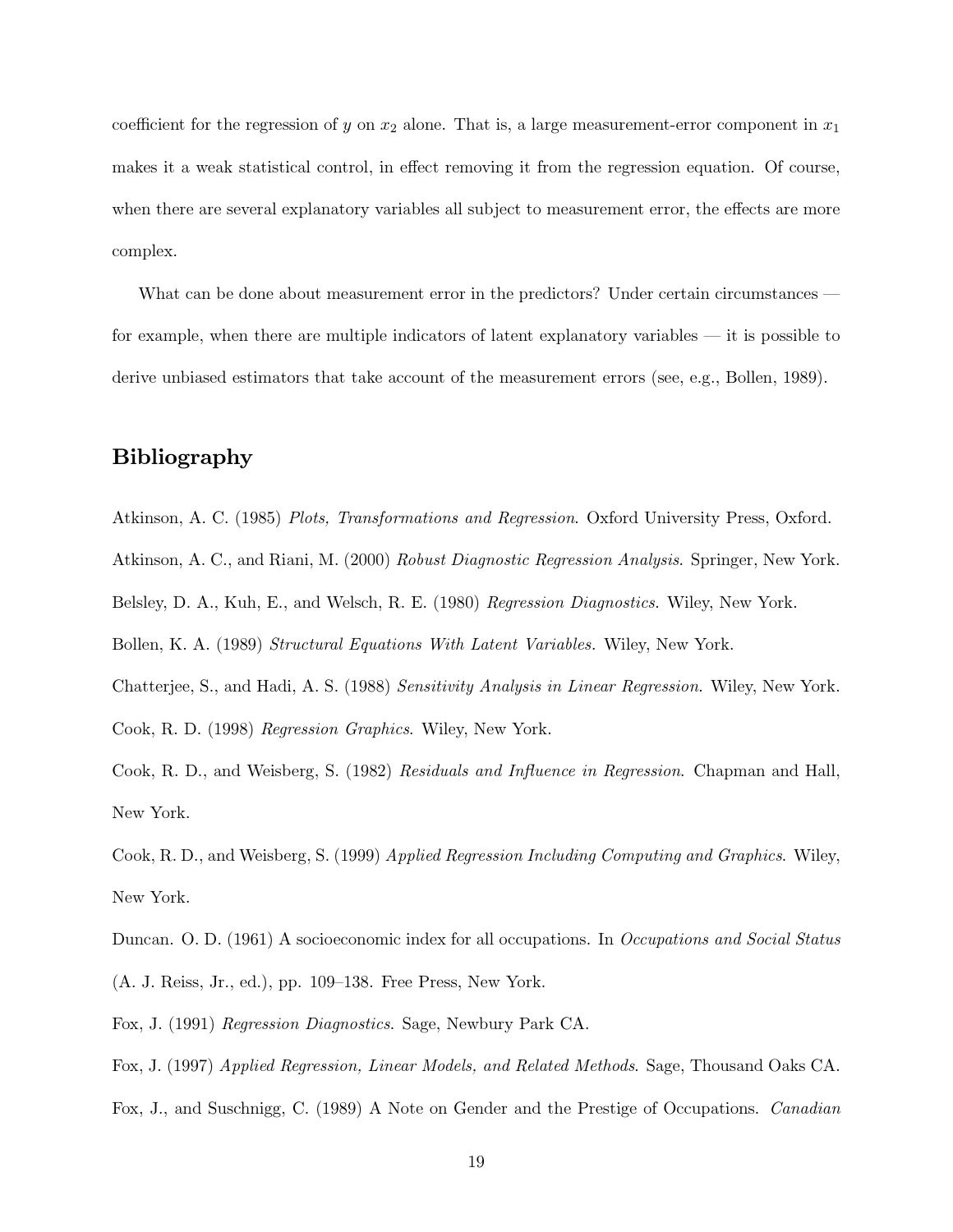Journal of Sociology 14, 353—360.

Godfrey, L. G. (1988) Misspecification Tests in Econometrics: The Lagrange Multiplier Principle and Other Approaches. Cambridge University Press, Cambridge.

Long, J. S., and Ervin, L. H. (2000) Using Heteroscedasticity Consistent Standard Errors in the Linear Regression Model. The American Statistician 54, 217—224.

White, H. (1980) A Heteroskedastic Consistent Covariance Matrix Estimator and a Direct Test of Heteroskedasticity. Econometrica 48, 817—838.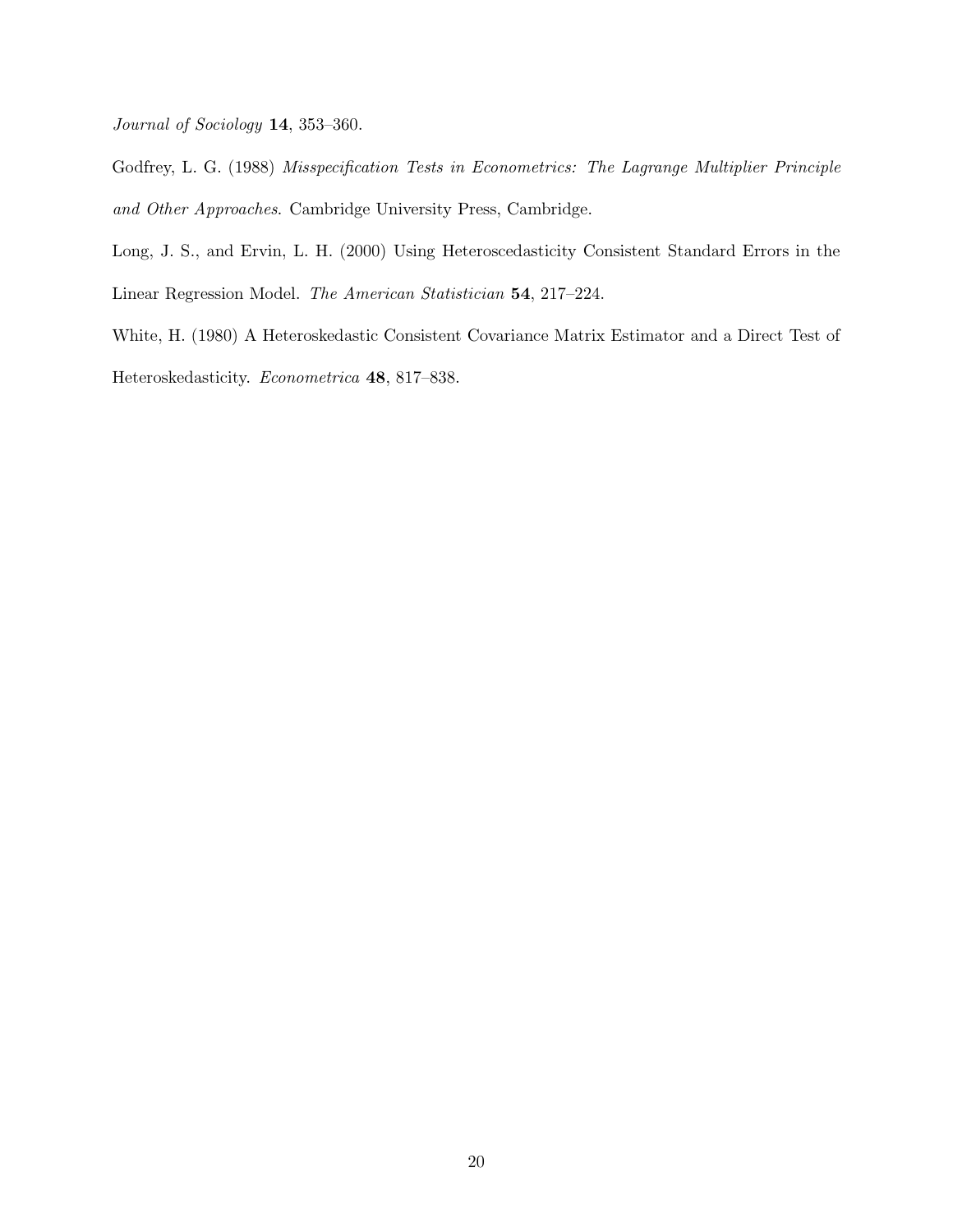# Figure Captions

Figure 1. Added-variable plot for income in the regression of occupational prestige on the income and educational levels of occupations. The regression was employed by Duncan (1961) in the construction of a prestige scale for occupations. The two labelled observations, ministers and railroad conductors, serve to decrease the income slope. The least-squares line on the plot represents the regression plane in the direction of income controlling for education.

Figure 2. A t quantile-comparison plot for the studentized residuals from Duncan's occupationalprestige regression. The broken lines represent a point-wise bootstrapped 95-percent confidence envelope. The residual distribution looks heavy-tailed in comparison with the t-distribution, and one observation (minister) is slightly outside the confidence envelope.

Figure 3. Component-plus-residual plot for percent women in the regression of occupational prestige on the income level, education level, and percentage of women in 102 Canadian occupations. The broken line in the plot represents the edge of the regression plane, which is nearly horizontal in the direction of percent women. The solid line is for a nonparametric-regression smooth, which suggests a weak quadratic partial relationship. The data are discussed by Fox and Suschnigg (1989).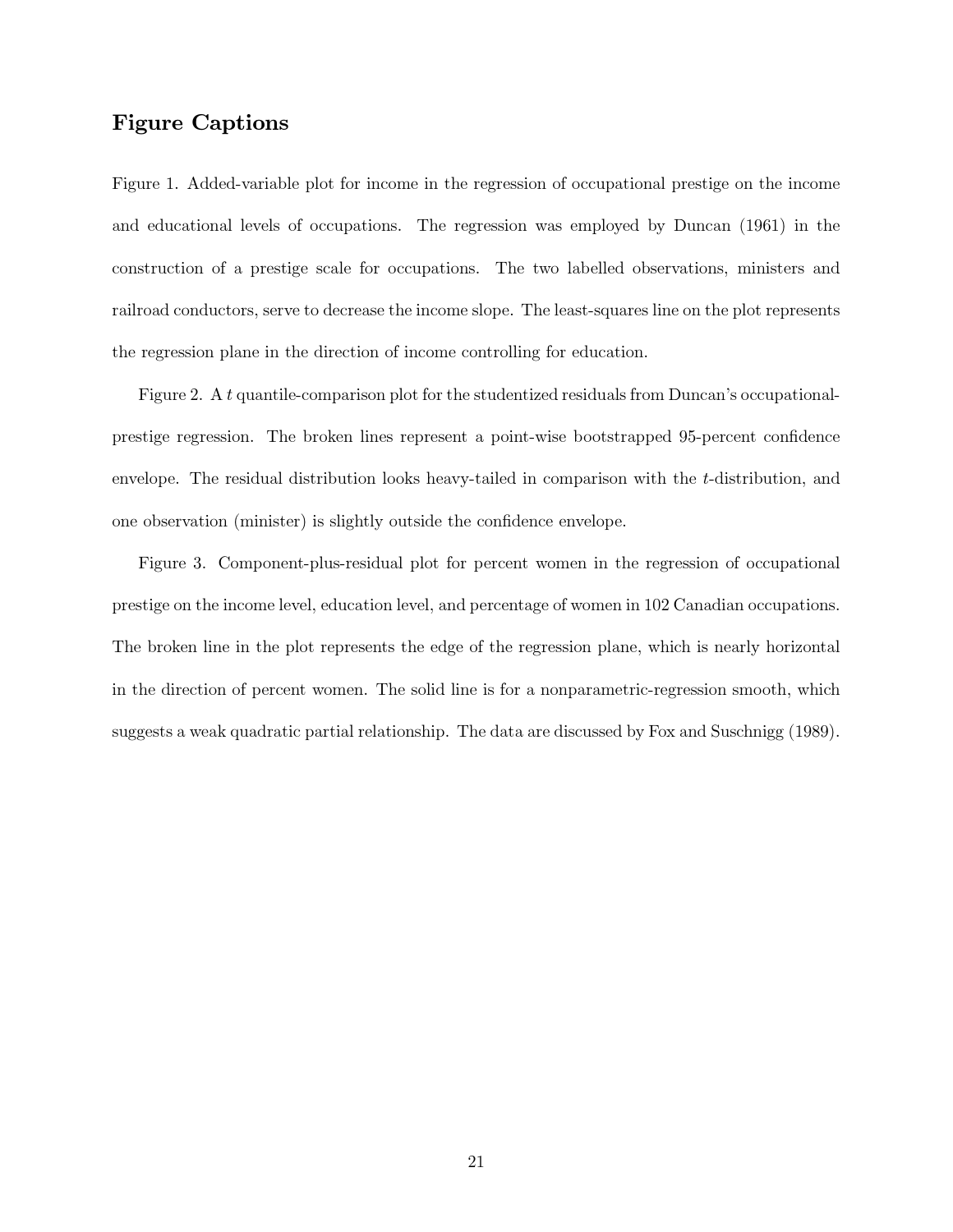

Added-Variable Plot

Figure 1: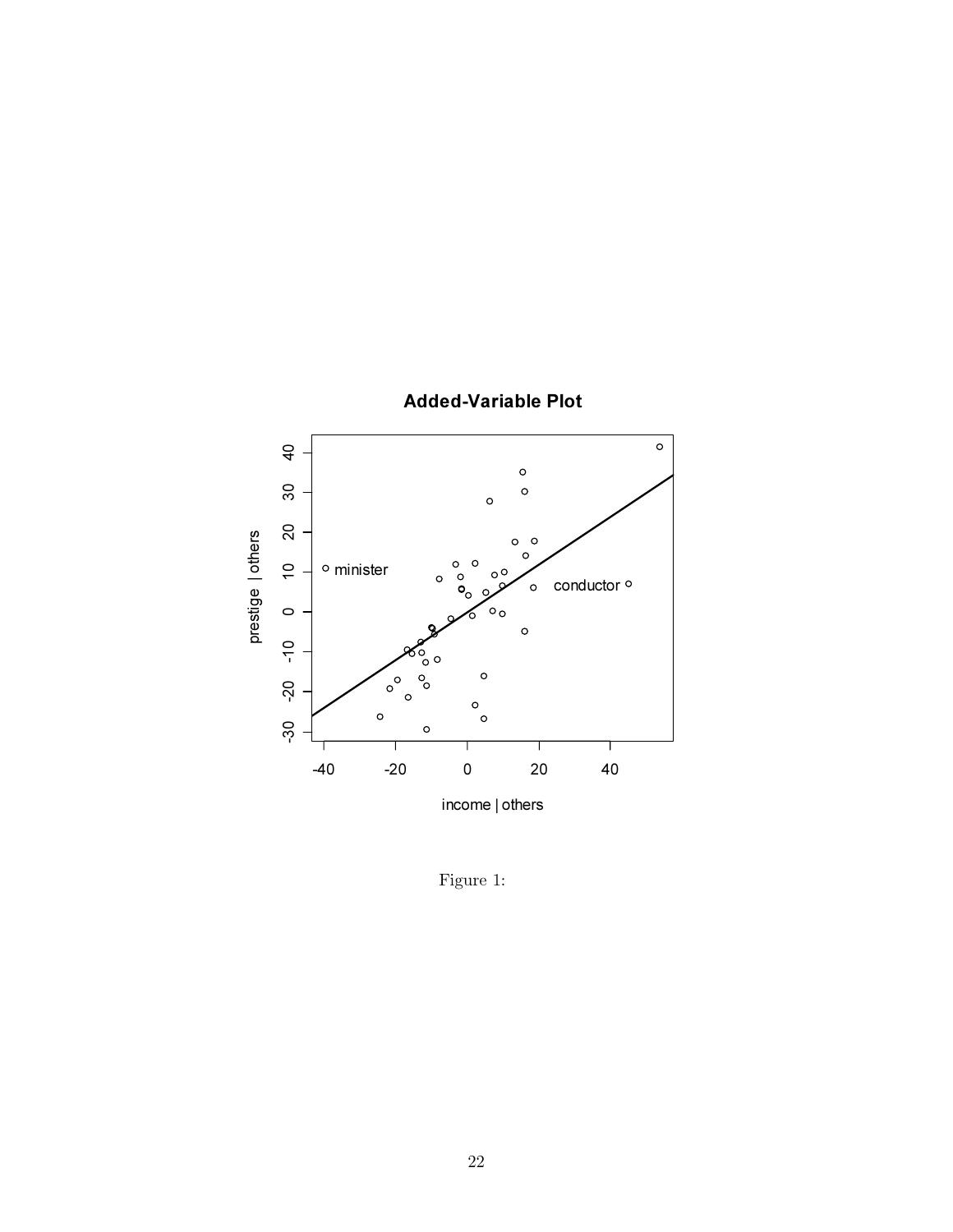

Figure 2: